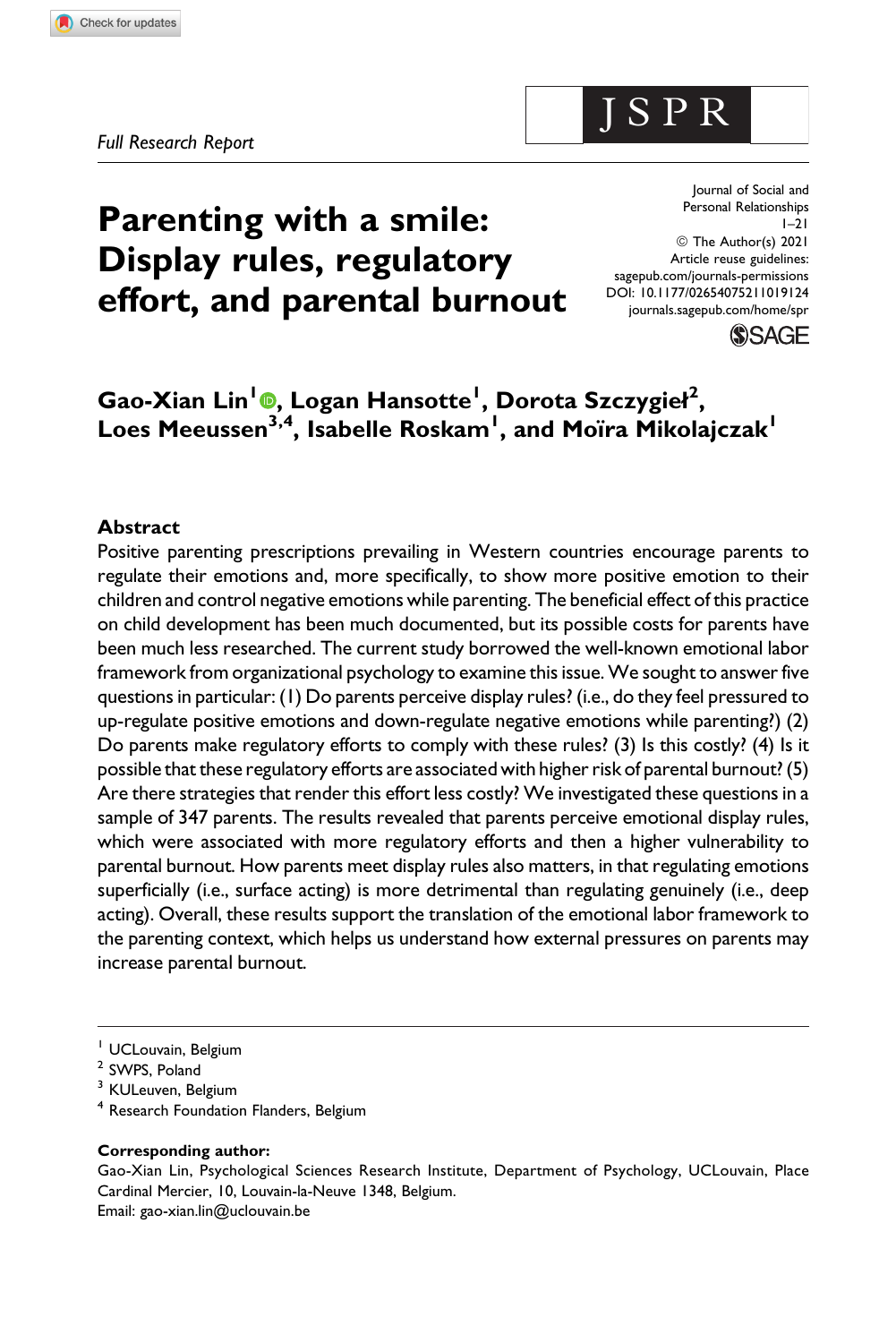#### **Keywords**

Emotion expression, emotion regulation, emotional labor, parent, stress

The goal of this paper is to adapt a theoretical framework borrowed from affective science in organizational psychology, i.e., "emotional labor," to shed light on a pressing yet under-researched question in parenting psychology: what are the down sides of positive parenting for parents (if any)? Positive parenting consists of nurturing, valuing, empowering, and structuring children in a non-violent way. Positive parents are expected to express positive emotions to their children and manage negative emotions (Chen et al., 2019; Le & Impett, 2019; Le et al., 2019). While the benefits of positive parenting for children have been widely documented, its possible costs for parents have been much less researched. Focusing on a core characteristic of positive parenting (i.e., emotional management), this study aimed to understand how costly it is for parents to manage their emotions to comply with positive parenting prescriptions.

The borrowing of the emotional labor framework to investigate this question is grounded in the fact that this framework has elegantly theorized the cost of emotion management at work, and that parenthood has a number of features that make it increasingly comparable to a job: (1) a number of external prescriptions as to how the parental role should be performed: what parents should do (e.g., be "positive" parents who provide their children with an emotionally secure environment, give them five helpings of fruit and vegetables a day, etc.), and what they should not do (e.g., use corporal or disproportionate punishment, put their very young children in front of screens, etc.), (2) expectations in terms of results (the child should be physically healthy, emotionally secure and up to date with schoolwork, behave politely, etc.), and (3) monitoring/control by the state, which checks whether parents are doing their job properly (via child health centers, school medical check-ups, etc.) and reserves the right to punish them and withdraw custody of the child as a last resort. Parents can no longer carry out their role as they see fit or just use "common sense" as they usually did before. Instead, they need to continuously adjust their behavior in accordance with society's prescriptions (Meeussen & Van Laar, 2018).

The critical changes in parenting in recent decades (see Bornstein, 2015; Faircloth, 2014; Hoghughi, 2004; Verhellen, 2000), and the increase in both parental pressure and parental engagement that have ensued, have coincided with the appearance of the notion of "parental burnout." Just as employees facing too much stress can end up in job burnout (see Maslach et al., 2001 for a review), parents under too much parental stress can end up in parental burnout (Mikolajczak et al., 2019; Roskam et al., 2017). And, just as job burnout has severe consequences for the employee, their customers, and the company more generally, parental burnout also has severe consequences for the parent, their children, and the family system more broadly (Mikolajczak et al., 2018, 2019). Preventing and treating parental burnout requires a thorough understanding of the condition and of its determinants at the macro-, meso- and micro-levels and, most importantly, of the interplay between them. The current paper aims to contribute to this work and to shed light on the conditions under which external pressures on parents increase parental burnout.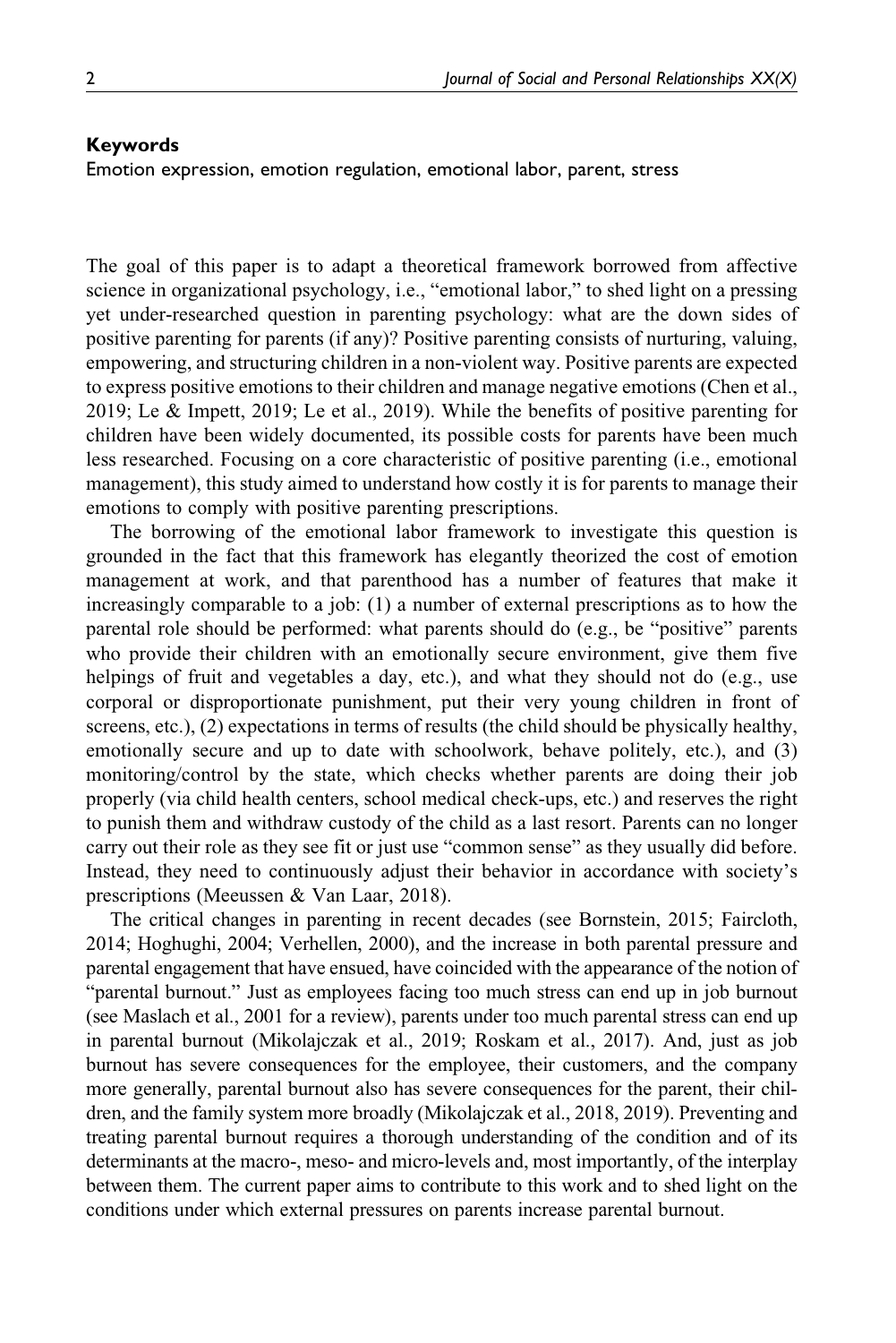It is on this basis that we decided to adapt the emotional labor framework to parenting: we aimed to study the costs of parents' efforts to manage their emotions in order to comply with positive parenting prescriptions. This does not amount to reducing parenting to a job—it is obviously so much more than that—but the parallels between work and parenting that we mentioned earlier in the introduction legitimize the temporary adoption of this organizational framework to examine whether it can facilitate the understanding of the effects of certain external pressures on parents. Importantly, this does not change the definition of emotional labor (which remains emotion management "in exchange for wages"; reason for which we have not used the term emotional labor in the title of the current paper), nor does it reduce parental emotion regulation to the two flagship emotional labor strategies (surface and deep acting).

#### *Emotional pressures on parents*

Society's views of children have changed drastically over the centuries, leading to a rapidly growing expansion of the role and duties of parents. In the mid-19<sup>th</sup> century, various Western countries started to perceive children not only as unique and important, but also as fragile beings requiring extra efforts to protect (Hoghughi, 2004). This ideology became dominant after the Second World War, and was further fueled by both the birth of the welfare state and John Bowlby's views regarding the importance of the mother-child relationship (Bretherton, 1992). The concept of "child protection" has thus gradually been replaced by high-quality child-raising, with a supportive and warm family to ensure children's harmonious development and fulfill children's need for love and understanding (Hoghughi, 2004; Verhellen, 2000). This development has drastically affected the parental role, which now takes the form of a set of rules, normative recommendations, and prescriptions: these state that parents must not only take care of children's physical survival by ensuring proper nutrition, sleep, exercise and so on, but also bolster their subjective well-being, including their happiness, self-efficacy, and even purpose in life (Bornstein, 2015).

Emotional aspects of parenting are central to these prescriptions (for a recent study, see Carreras et al., 2019): Parents must create a context of affective and relational safety for their children in order to make sure their children feel secure, loved and encouraged, and are allowed to develop and reach their full potential. Parents are therefore increasingly encouraged (or even required) to regulate their emotions during their parent-child interactions. As summarized in Dix's (1991) review and discussed in Le and Impett's (2016) recent empirical research, on the one hand, parents should refrain from too many negative emotions, like anxiety (which could make their relationship with their child insecure; e.g., Manassis et al., 1994) or anger; on the other hand, parents should also express positive emotions, like warmth, affection, happiness, gratitude, pride, or wonder, to sustain the child's development and emotional security (e.g., Bai et al., 2016). This ideology is explicitly expressed in government policies (e.g., the Council of Europe's policy on positive parenting; Rodrigo, 2010; positive parenting tips provided by the National Center on Birth Defects and Developmental Disabilities (NCBDD), 2020), which urge parents to be warm and supportive and to control their negative emotions,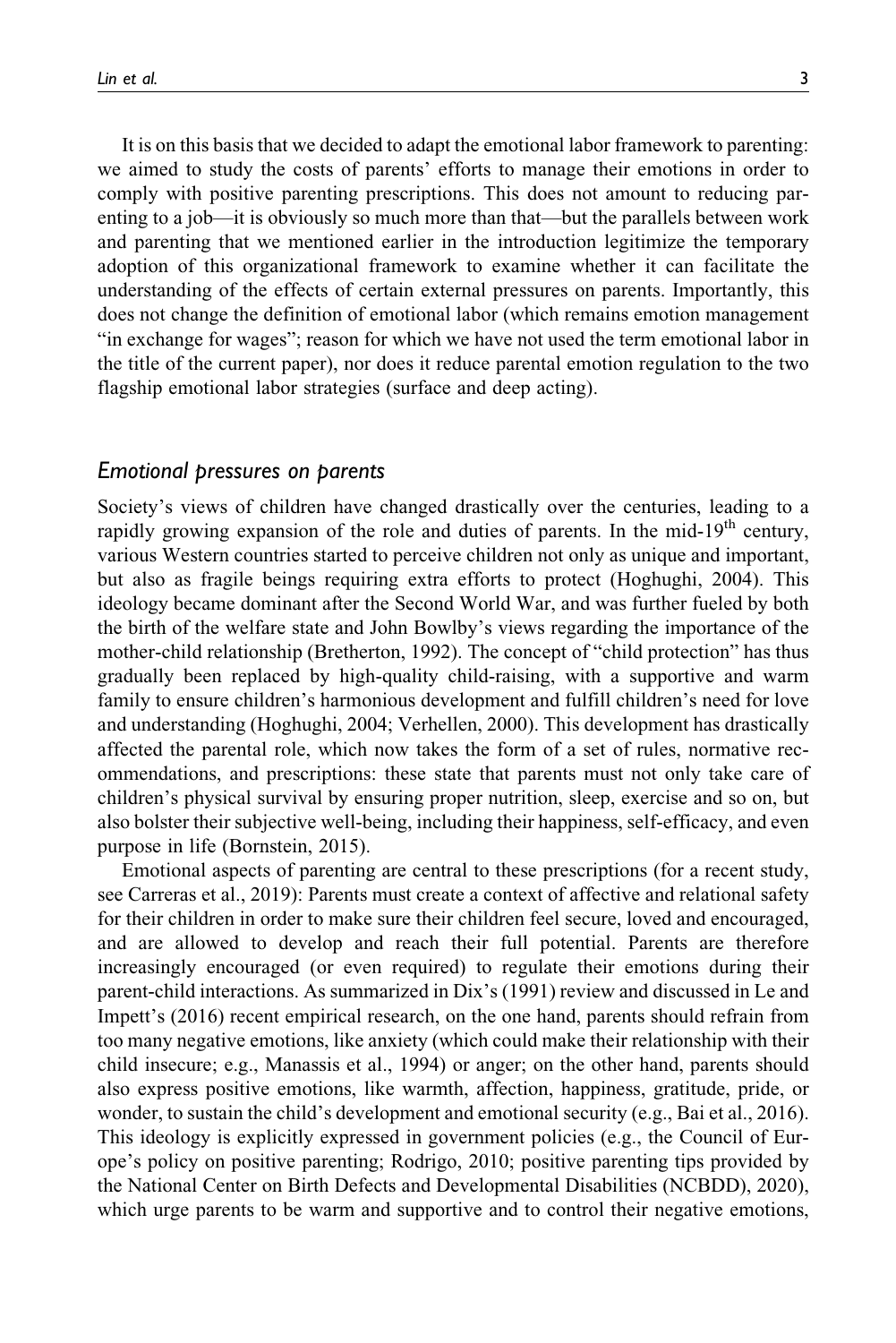and is implicitly reinforced by social norms that condemn parents who are deemed to be inattentive, cold, or too strict.

All these parenting strategies are embedded in the ideology of "positive parenting" (e.g., Sanders & Mazzucchelli, 2017). The last few decades have seen the attachment of growing importance to research investigating the beneficial effects of positive parenting on child development (see Chen et al., 2019, for a review). In contrast, there has been relatively little research into the consequences of this set of parenting prescriptions for parents. How costly are these prescriptions for parents themselves? Drawing on the work of Le and Impett (2016) and Karnilowicz et al. (2019) on the cost of emotion regulation for parents, this paper aims to provide a theoretical lens for investigating this question further. As explained earlier, we borrowed the tenets of the *emotional labor* framework (e.g., Grandey et al., 2013) in order to examine whether emotional display rules exist in parenting (whether parents perceive this prescription to down-regulate negative emotions and/or up-regulate positive emotions in the presence of their children), and if so, whether and when these display rules contribute to exhausting parents and increase the risk of parental burnout, as they do in the work context.

#### *The notion of emotional labor*

The concept of emotional labor (EL) was proposed by Hochschild (1983) to designate the process of managing feelings and their expressions to fulfill the emotional requirements of a job (i.e., to meet the emotional display rules or, in Hochschild's terms, the "feeling rules" of the workplace). Emotional display rules incorporate information about "which" and "how" emotions should be managed "where" and "when."

According to Hochschild (1983), EL is said to occur when: (1) employees are in *direct* contact with customers ("voice to voice" or "face to face"), (2) the organization explicitly or implicitly *specifies* which emotions must/can be expressed and how they have to be expressed (e.g., via training, organizational culture, or precepts such as "Put a smile in your voice"), and (3) the organization directly or indirectly *controls* its employees' emotional expressions. Such emotional display rules create a pressure toward emotion management (i.e., stimulate a regulatory effort) whenever employees' inner and required emotions do not match, i.e., whenever employees find themselves in a situation of emotional dissonance.

According to the tenets of the EL framework, employees perform this regulatory effort mainly using two strategies: surface acting and deep acting. The former refers to bringing the outward expression of emotion in line with the display rules (e.g., suppressing anger and/or putting on a fake smile); the latter consists of attempts to deeply modify internal feelings to align felt and required emotions (e.g., reappraising an event and finding a way to feel and express positive emotion sincerely). These original definitions imply that these two strategies of EL are independent of one another (Mikolajczak et al., 2007), but most empirical research has shown that they may positively intercorrelate (e.g., Grandey, 2003) and may be enacted in tandem (Gabriel et al., 2015).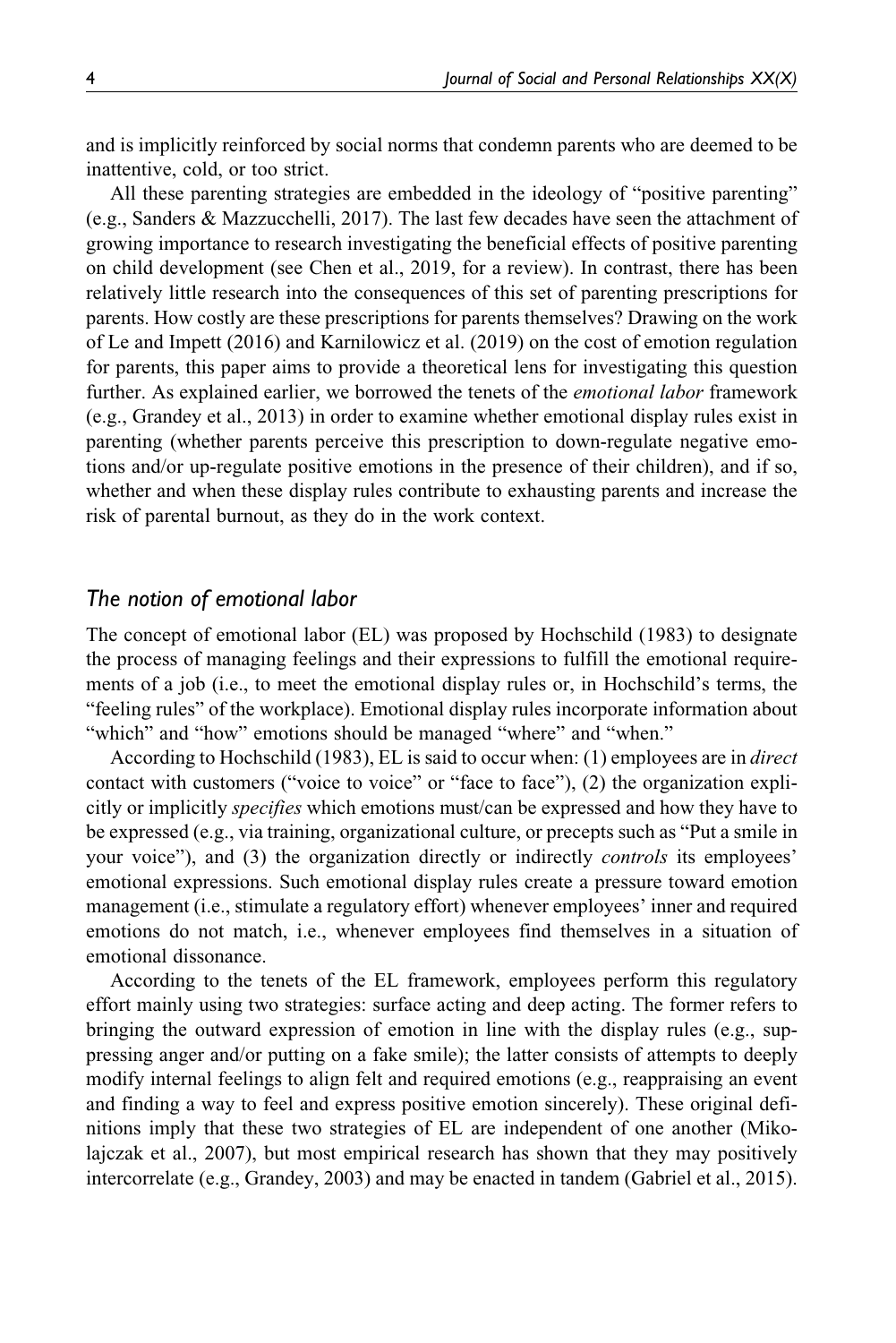#### *EL and job burnout*

Hochschild (1983, p. 90) borrowed the idea of "alienation" from Karl Marx to propose that emotional display rules put employees at risk of inauthenticity and emotional dissonance, which leads to self-estrangement, distress, and even job burnout if EL is too frequent (see Wharton, 2009). This proposition has been largely supported. A recent meta-analysis showed that emotional display rules predicted the frequency of both surface and deep acting (Kammeyer-Mueller et al., 2013), which further predicted employees' (lower) well-being and even burnout (e.g., exhaustion, one of the core symptoms in burnout; Hülsheger  $\&$  Schewe, 2011). Incorporating these concepts in the same research, Goldberg and Grandey (2007) simulated an incoming call center and manipulated the different levels of display rules (with or without explicit rules). Their results confirmed the theoretical mechanism of EL, indicating that emotional display rules predict exhaustion through the mediation pathway of EL acting.

However, the two means of EL do not seem to have equivalent consequences. While most studies on EL reveal that surface acting reliably and consistently predicts job burnout (Grandey & Sayre, 2019), the effect of deep acting is not as consistent across studies. Although some studies have shown a damaging effect of deep acting (though still less harmful than surface acting; e.g. Mikolajczak et al., 2007), most studies have found that it was neither positively nor negatively related to burnout (e.g., Brotheridge  $\&$ Lee, 2002; Hülsheger  $&$  Schewe, 2011).

The concept of "regulatory effort" could explain the different consequences of surface and deep acting. Although surface and deep acting are both effortful, the amount of regulatory effort they require differs (e.g., Grandey, 2003), which is congruent with previous findings in the emotion regulation field showing that suppression is less efficient at managing emotions than reappraisal, because of the extra need for sustained regulatory effort over time (e.g., Goldin et al., 2008; Gross, 1998; McRae, 2016; Richards & Gross, 1999, 2000). If individuals depend more on surface acting to meet organizations' display rules, their effort and cognitive resources are more heavily drained in order to monitor their emotional expression continually and express correct emotions. Continuous resource-draining in the end causes strain and burnout (Brotheridge & Grandey, 2002). In contrast, although deep acting also requires cognitive resources to manage emotions, these efforts are needed only at the onset of emotion; it explains a weaker predictive association of deep acting with job burnout. In a nutshell, it can be assumed that surface acting is more maladaptive than deep acting due to its ineffectiveness and repeated nature (see Hülsheger  $\&$  Schewe, 2011).

In sum, the EL paradigm offers a compelling framework to explain the mechanism by which some desirable outcomes, i.e., more positive and less negative emotions, can be costly (Grandey et al., 2013) and even lead to exhaustion. Initially, this paradigm aimed to understand the new form of labor in the service sector (Hochschild, 1983). It has subsequently generated hundreds of studies about the cost of emotion management in the work setting. A smaller line of research has drawn on Hochschild's work to investigate the cost of emotion management in the family setting (e.g., Schrodt, 2020; Schrodt & O'Mara, 2019; Wharton & Erickson, 1993, 1995). Parents' regulatory efforts in the positive parenting era have not been much investigated (see Le & Impett's, 2016 for a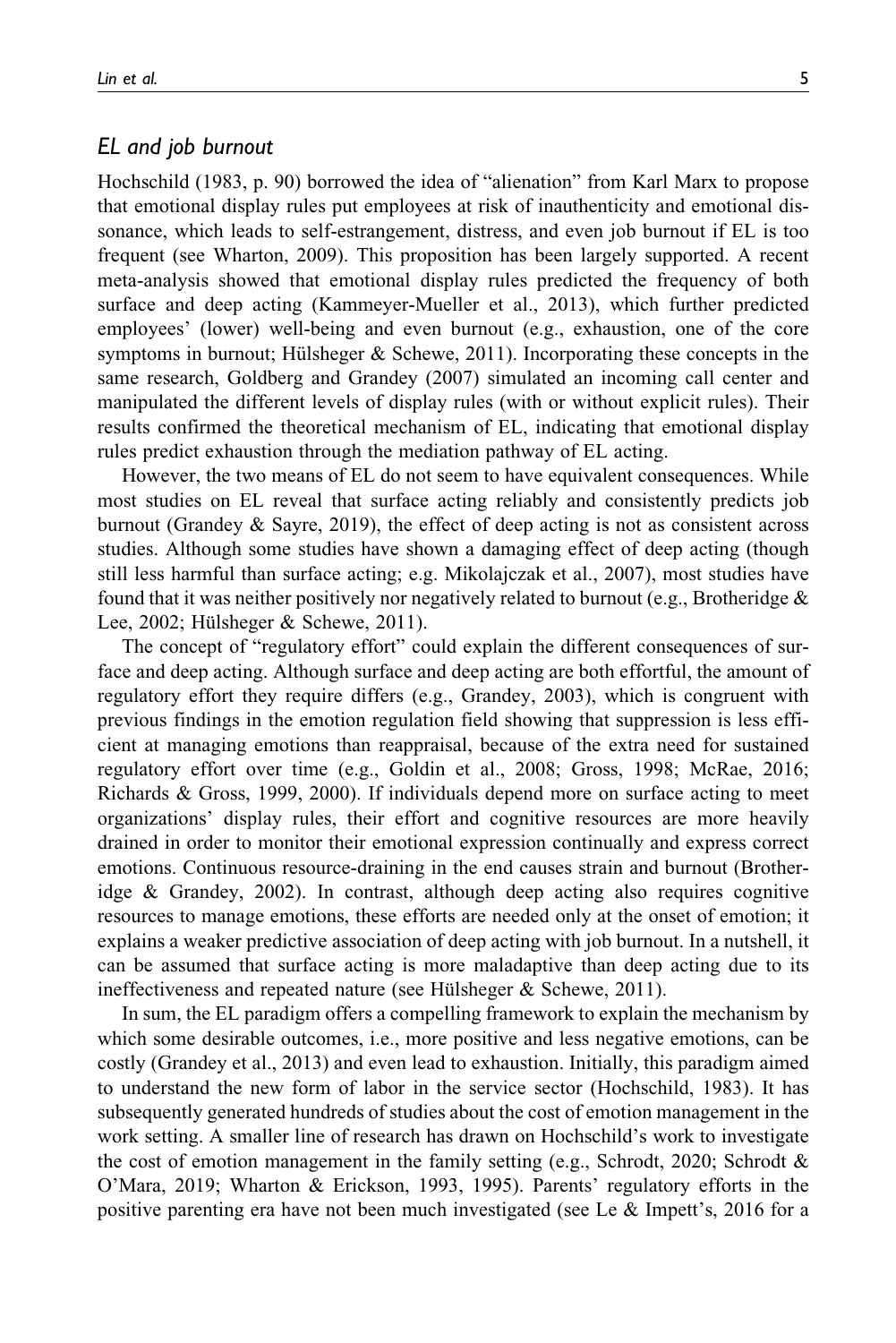notable exception) and yet, these regulatory efforts are probably the closest to EL framework in that the culture of "positive parenting" puts an external pressure on parents' emotion regulation.

## *Using the EL framework to understand how emotional pressures on parents are associated with parental burnout*

As described earlier, modern parents are now increasingly expected to regulate their emotions to be deemed "good," "positive," and "secure" parents (also see Ryan et al., 2006, p. 212), at least in Western countries (Roskam et al., 2021). As elegantly shown in Le and Impett's (2016) experimental and daily experience studies, parents do attempt to regulate their emotional expressions during caregiving. Making efforts to experience emotions that are incongruent with the genuine emotions (i.e., EL) dampen their perceived authenticity and lowers their parental emotional well-being. This finding, echoing with the premise of EL (Hochschild, 1983), leads us to believe that the EL paradigm may be an excellent lens to study the cost of parents' emotion regulation in the "positive parenting" culture and shed light on the role played by these regulatory efforts in increasing the risk of parental exhaustion and burnout.

Parental burnout is usually described as encompassing four core symptoms: intense exhaustion resulting from one's parental role, perceived saturation with one's parental role, emotional distancing from one's child(ren), and perceived contrast between previous and current parental self (Roskam et al., 2018). These symptoms are theorized to develop because of a chronic imbalance between parenting-related demands and available resources (Mikolajczak & Roskam, 2018). Among multiple factors, cultural factors have recently been shown to weigh heavily, with Western parents being 5 times more vulnerable to parental burnout than parents in the rest of the world (Roskam et al., 2021). Based on this result and knowing that "positive parenting" is currently particularly prevalent in Western countries, it is reasonable to expect that one of the factors depleting parents' resources is their perception of emotional display rules in parenting and the EL strategies they utilize to comply with these rules.

As positive parenting urges parents to both express warmth and other supportive emotions and control negative emotions, the present study used the EL framework to examine five questions: (1) Do parents perceive emotional display rules in parenting? (2) How effortful is it for parents to comply with these emotional display rules? (3) Do parents comply with these emotional display rules by using surface and/or deep acting? (4) Does this emotional management require regulatory efforts? (5) Is it possible that these regulatory efforts are associated with a higher risk of parental burnout? Following previous research in organization literature regarding EL, we proposed that perceived emotional display rules will be associated with more frequent surface acting and deep acting, which will be then associated with more regulatory efforts and then a higher vulnerability to parental burnout (see Figure 1). A number of hypotheses were therefore tested in this study:

Hypothesis 1: Parents will perceive emotional display rules in parenting.

Hypothesis 1a: Parents will perceive that they are required to show positive emotions in parenting.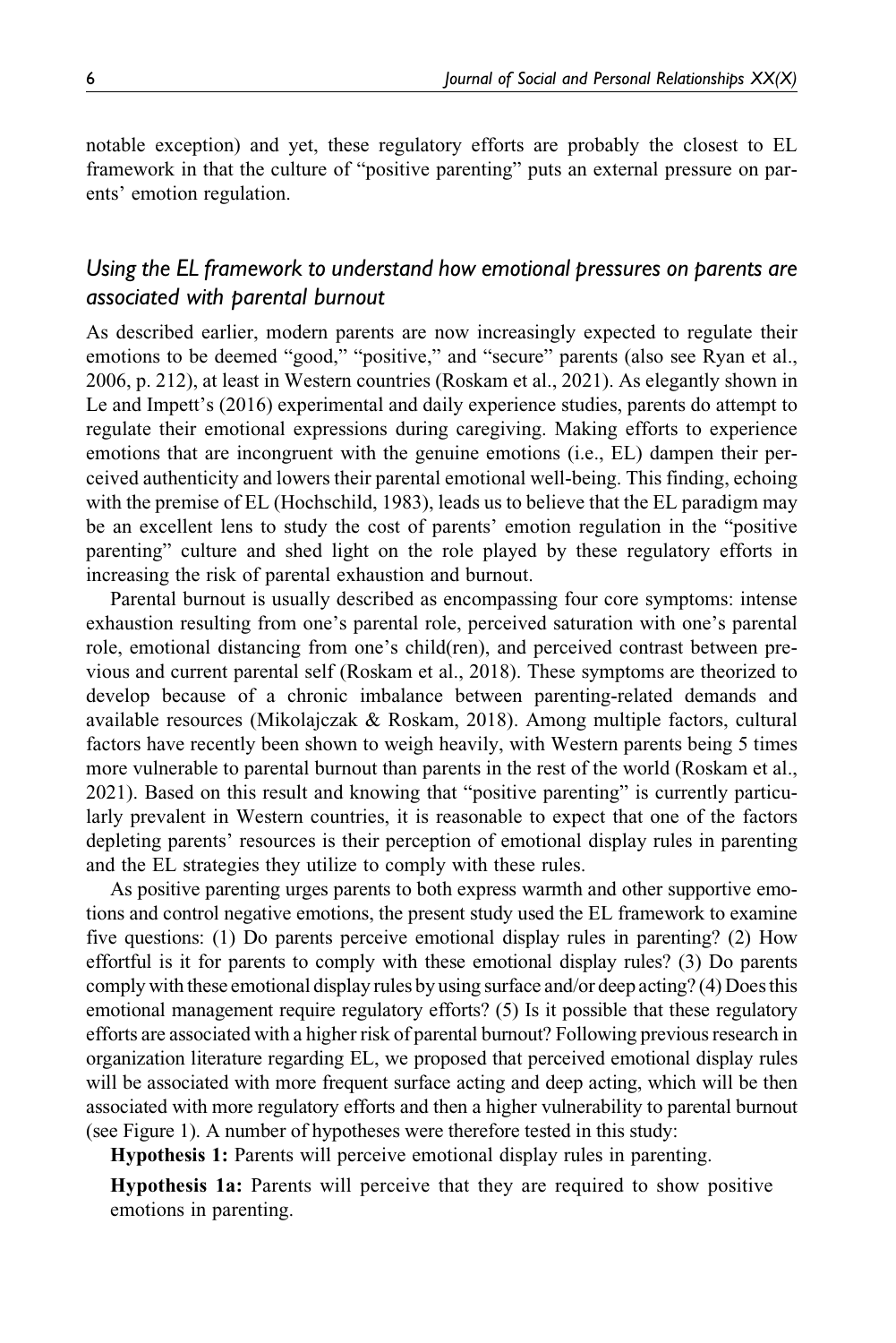

**Figure 1.** Hypothesized model of associations between emotional display rule, surface/deep acting, regulatory effort, and parental burnout.

Hypothesis 1b: Parents will perceive that they are required to control negative emotions in parenting.

Hypothesis 2: It will require effort from parents to comply with emotional display rules.

Hypothesis 2a: It will require effort from parents to show positive emotions in parenting.

Hypothesis 2b: It will require effort from parents to control negative emotions in parenting.

Hypothesis 3: Parents will comply with emotional display rules by using surface and deep acting.

Hypothesis 3a: Perceived display rules will positively correlate with surface acting.

Hypothesis 3b: Perceived display rules will positively correlate with deep acting.

Hypothesis 3c: Surface acting will positively correlate with deep acting.

Hypothesis 4: Emotion management to meet the emotional display rules will be effortful.

Hypothesis 4a: Surface acting will be positively associated with regulatory effort.

Hypothesis 4b: Deep acting will be positively associated with regulatory effort.

Hypothesis 4c: The association of deep acting with regulatory effort will be lower than the association of surface acting with regulatory effort.

Hypothesis 5: Regulatory effort involved in complying with emotional display rules will be related to higher vulnerability to parental burnout.

Hypothesis 5a: Regulatory effort will be positively associated with parental burnout.

Hypothesis 5b: Both surface acting and deep acting will be positively associated with parental burnout via regulatory effort.

Hypothesis 5c: Emotional display rules will be positively associated with parental burnout via the indirect path from surface/deep acting to regulatory effort.

Hypothesis 5d: The indirect effect of deep acting on parental burnout via regulatory effort will be smaller than the indirect effect of surface acting on parental burnout via regulatory effort.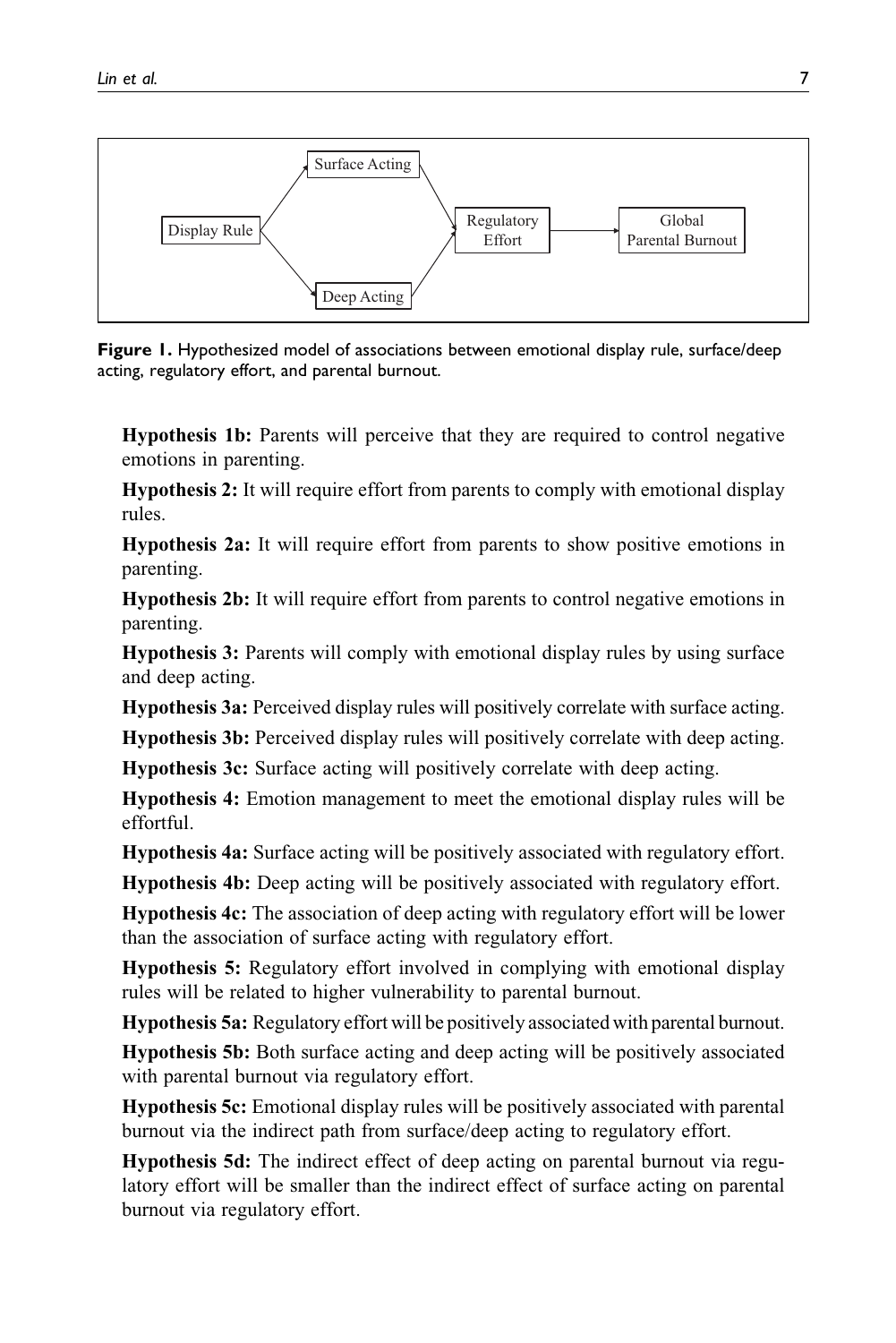## **Method**

## *Participants and procedure*

The research program was approved by the Institutional Review Board at the university. The data collection had started and ended in 2019. The study was posted online on Qualtrics. Parents were informed about the survey through social networks, websites, schools, pediatricians, or word of mouth. They were eligible to participate only if they had (at least) one child still living at home. Of the 379 people who responded to the survey, 32 provided incomplete data. As an independent-samples t-test revealed no significant mean difference of the main variables used in the analysis between these missing participants and the other participants, missing participants were all listwise deleted. The final sample consisted of 347 parents ( $M_{\text{age}} = 38.75$  years,  $SD_{\text{age}} =$ 9.77 years; 30 fathers and 317 mothers). The majority came from France (48.4%) and Belgium  $(42.9\%)$ , a minority from Luxemburg  $(6.3\%)$  and other European countries  $(1.5\%)$ , and the rest from non-European countries  $(0.9\%)$ . 53.9% worked full-time, 10.7% worked half-time, 18.2% worked part-time, and 17.2% did not work for various reasons (e.g., homemaker). 50.7% were married, 38.0% were legally cohabiting, and 11.2% were single parents. Overall, the participants had from 1 to 7 children. Their oldest children ranged in age from 0 to 42 years ( $M_{\text{age}} = 10.58$  years;  $SD_{\text{age}} = 9.75$  years), 20.5% were over 18 years-old, and 50.7% were boys. However, the eldest child is not always the one who is still living at home. Among the participants, 0.6% were educated to primary level, 13.5% were educated to secondary level, 76.4% had a bachelor's or a master's degree, and 9.5% had a Ph.D. or an MBA degree. Income was distributed as follows: 24.2% had a net monthly household income lower than  $\epsilon$ 2500, 39.5% between  $\epsilon$ 2500 and  $\epsilon$ 4000, 17.6% between  $\epsilon$ 4000 and  $\epsilon$ 5500, and 18.8% higher than  $\epsilon$ 5500.

## *Measures*

*Sociodemographic factors.* Participants answered questions regarding their age, gender, marital status, net monthly household income, level of education, work regime, number of children, and the gender and age of each child.

*Parental burnout.* Participants completed the Parental Burnout Assessment (PBA) (Roskam et al., 2018), which is currently the gold-standard measure of parental burnout. It includes 23 items rated on a 7-point frequency scale (from *never*  $(0)$ , *a few times a year* or less (1), once a month or less (2), a few times a month (3), once a week (4), a few times a week (5), every day (6)). The PBA is organized into four subscales: Exhaustion in one's parental role (9 items; e.g., I feel completely run down by my role as a parent), Emotional distancing from one's child(ren) (3 items; e.g., I do what I'm supposed to do for my child(ren), but nothing more), Feelings of being fed up with one's parental role (5 items; e.g., I can't stand my role as father/mother any more), and Contrast with previous parental self (6 items; e.g., I don't think I'm the good father/mother that I used to be to my child(ren)). These four subscales are summed to form a global score. The Cronbach's as in the current sample were .97 for the global scale and .80–.97 for the four subscales.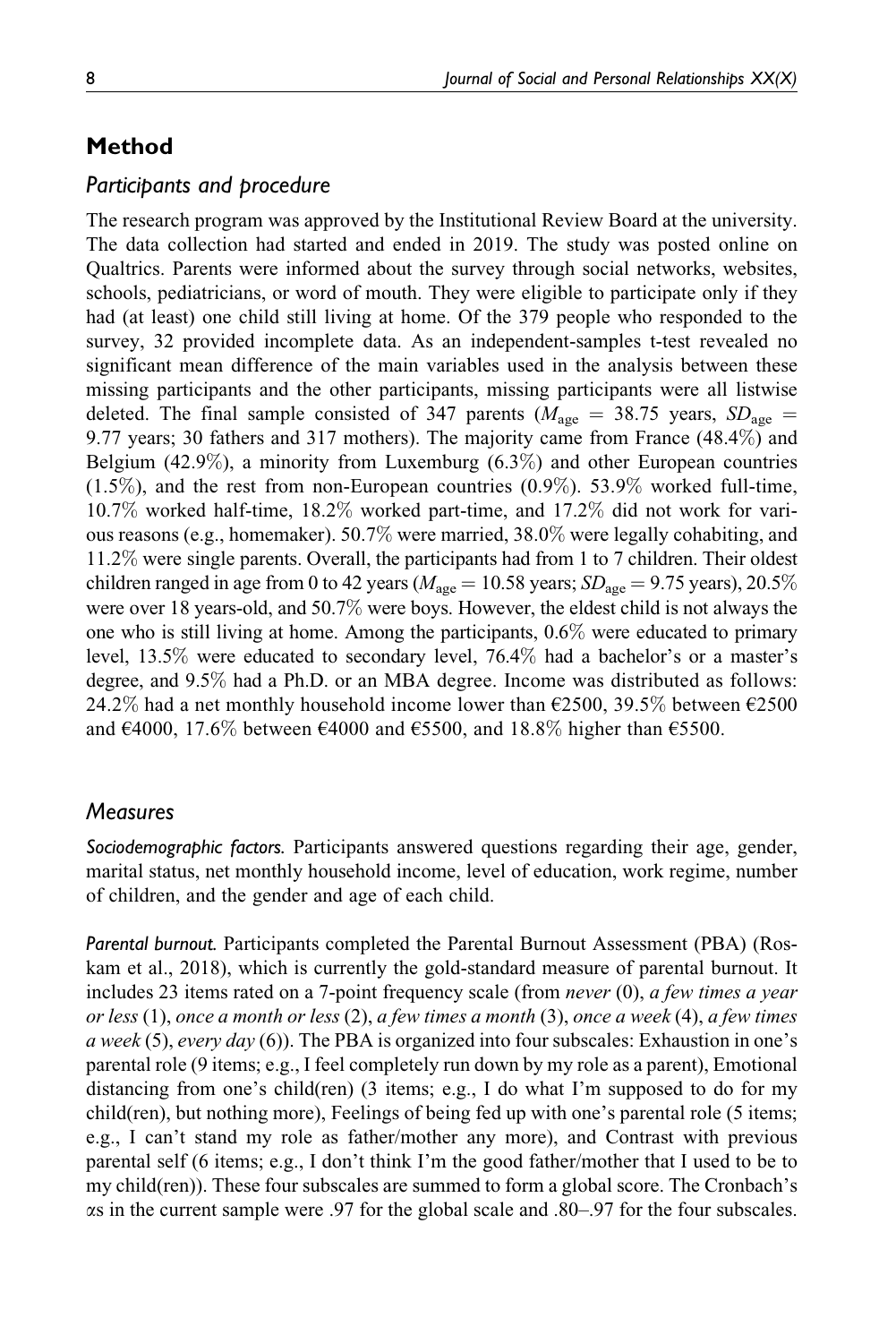*Perceived emotional display rules in parenting.* A questionnaire to measure emotional display rules was created for the purpose of the present study based on a pilot survey run on another sample of parents ( $N = 166$ ). This pilot survey included both open-ended and close-ended question sections. First, open-ended questions asked about which emotions parents think they need to show and which emotions they think they needed to control in front of their children. Most parents in the pilot study reported what they needed to show in front of their children were positive emotions  $(80\%$  of the parents) and that what they needed to control were negative emotions (78% of the parents). This made it eligible to restrict the formal questionnaire to the assessment of "showing positive emotions" and "controlling negative emotions." Second, we provided various positive emotions and negative emotions in close-ended questions asking parents which positive emotions they need to show and which negative emotions they needed to control in front of their children. The most-nominated emotions were then extracted to constitute the scale items. This formal questionnaire, Perceived Emotional Display Rules in Parenting Scale, assessed emotional display rules concerning both showing positive emotions (9 emotion items including "love," "joy," "happy," "serene," "proud," "compassionate," "attentive," "enthusiastic," and "satisfied"; e.g., "A parent must be loving towards their child") and controlling negative emotions (10 emotions items including "stress," "irritation," "anxiety," "sadness," "anger," "fear," "hopelessness," "distress," "discouragement," and "rage"; e.g., "A parent must control their stress in the presence of their child"). Items were rated on a 5-point Likert scale (*strongly disagree* (0), *disagree*  $(1)$ , neither agree nor disagree  $(2)$ , agree  $(3)$ , strongly agree  $(4)$ ). The global score was obtained by summing up all items. The Cronbach's  $\alpha$  of the global score in the current sample was .90 (.85 for positive emotions and .89 for negative emotions).

*Regulatory effort required to comply with perceived display rules in parenting.* The items from the Perceived Emotional Display Rules in Parenting Scale were reframed to assess the perceived amount of effort it took to regulate these emotions to align with the emotional display rules. This questionnaire measured the regulatory effort of both *showing positive* emotions (9 emotion items; e.g., How much effort does it require from me to show my love toward my child?) and controlling negative emotions (10 emotion items; e.g., How much effort does it require from me to control my stress in the presence of my child?) on a 6-point Likert scale (not applicable  $(0)$ , no effort at all  $(1)$ , little effort  $(2)$ , average effort (3), lots of effort (4), huge effort (5)). A global score was obtained by summing up all items. The Cronbach's  $\alpha$  in the current sample was .92 for the global scale (.86 for positive emotions and .90 for negative emotions).

*Emotional labor.* Parents' surface and deep acting were measured using an adaptation of the Emotional Labor Scale (Brotheridge & Grandey, 2002; Brotheridge & Lee, 1998) to parenting. This questionnaire included 6 items rated on a 5-point frequency scale (never  $(1)$ , rarely  $(2)$ , sometimes  $(3)$ , often  $(4)$ , always  $(5)$ ), organized into two subscales: surface acting (SA; 3 items, e.g., "In the presence of my child, I try not to express my true feelings"), referring to hiding and faking expressions of emotion, and deep acting (DA; 3 items, e.g., "In the presence of my child, I try to really feel the emotions I think it is necessary to express as a parent"), referring to modifying feelings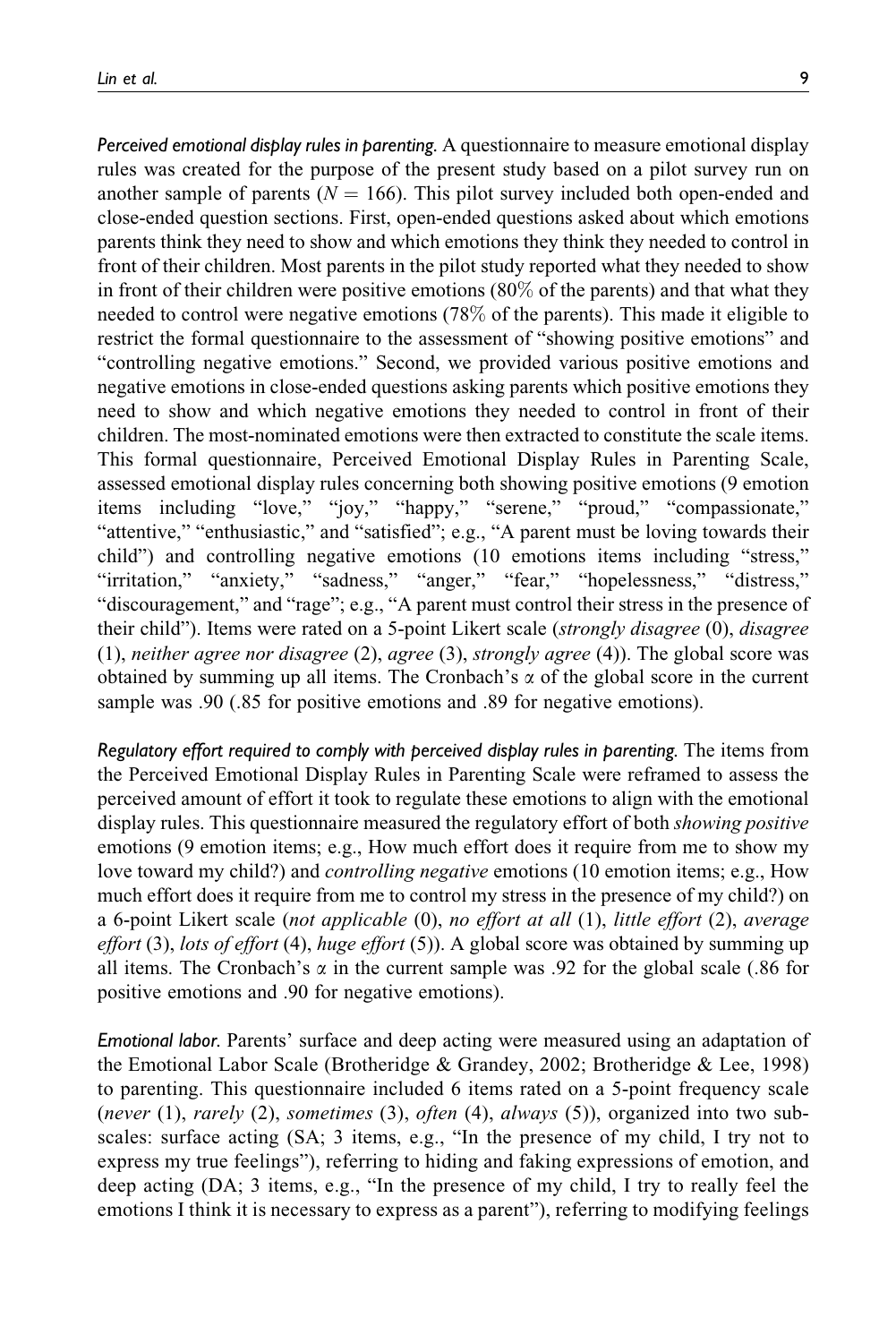to comply with display rules in parenthood. The Cronbach's as in the current sample were .73 for SA and .93 for DA.

## *Analytic strategy*

First of all, hypothesis 1 was tested with one-sample t-tests conducted with IBM SPSS 25.0. Specifically, we compared the mean of the average score (the sum of all items divided by the number of items) of perceived emotional display rule with the scale value that represented no perceived emotional display rule (scale value  $= 0$  [strongly disagree] and scale value 2 [*neither agree nor disagree*]). In a similar vein, for testing hypothesis 2, we also compared the mean of the average score of regulatory effort with the scale value  $= 1$  (no effort at all).

Next, hypotheses 3–5 were examined via correlations and via path analysis conducted with STATA 16.0. The path analysis model was run with maximum likelihood estimation. Although this estimation is relatively robust to deviations from multivariate normality, standard errors and model-fitting indices could still be biased. Therefore, the Satorra-Bentler correction was used to adjust all the goodness-of-fit statistics involving the likelihood-ratio test comparing the fitted model with the saturated model. For the sake of simplicity, we only present the model that represents parental burnout with its global score. A model where parental burnout is represented by its four subscales is presented in the Online Supplemental Material (see Table S1 and Figure S1); this model yields similar results to those of the model using the global parental burnout score). Evaluation of the fit of the models was carried out on the basis of inferential goodness-of-fit statistics ( $\chi^2$ ; Hu & Bentler, 1998) and four other indices: the comparative fit index (CFI), the Tucker-Lewis Index (TLI), the root mean square error of approximation (RMSEA), and the standardized root mean square residual (SRMR). Values close to or greater than .95 are desirable on the CFI and TLI (Hu  $\&$ Bentler, 1999), while both the RMSEA and SRMR should preferably be lower than .08 (Browne & Cudeck, 1992; Hu & Bentler, 1999).

We evaluated the size of the sample according to the ratio of cases  $(N)$  to the number of path analysis model parameters that require statistical estimates  $(q)$ , which should be over 20:1 (Kline, 2011). Given that we would have 11 parameters in our path analysis, we needed a sample size of at least 220 participants. Recruitment efforts were thus maintained until we reached that sample size. In the end, our efforts led to even larger sample size than needed (N:  $q = 347:11$ ). De-identified data are publicly available via the Open Science Framework and can be accessed at https://osf.io/saugh/?view\_only=[43](https://osf.io/sauqh/?view_only=4386ebd4ed9d41b0ba91be2eda407bac) [86ebd4ed9d41b0ba91be2eda407bac.](https://osf.io/sauqh/?view_only=4386ebd4ed9d41b0ba91be2eda407bac)

## **Results**

#### *Parents perceive emotional display rules in parenting*

Descriptive statistics and correlations among study variables are shown in Table 1. Means and standard deviations of each item of the scale "Perceived Emotional Display Rules in Parenting" are shown in Table 2 (left columns). As shown in this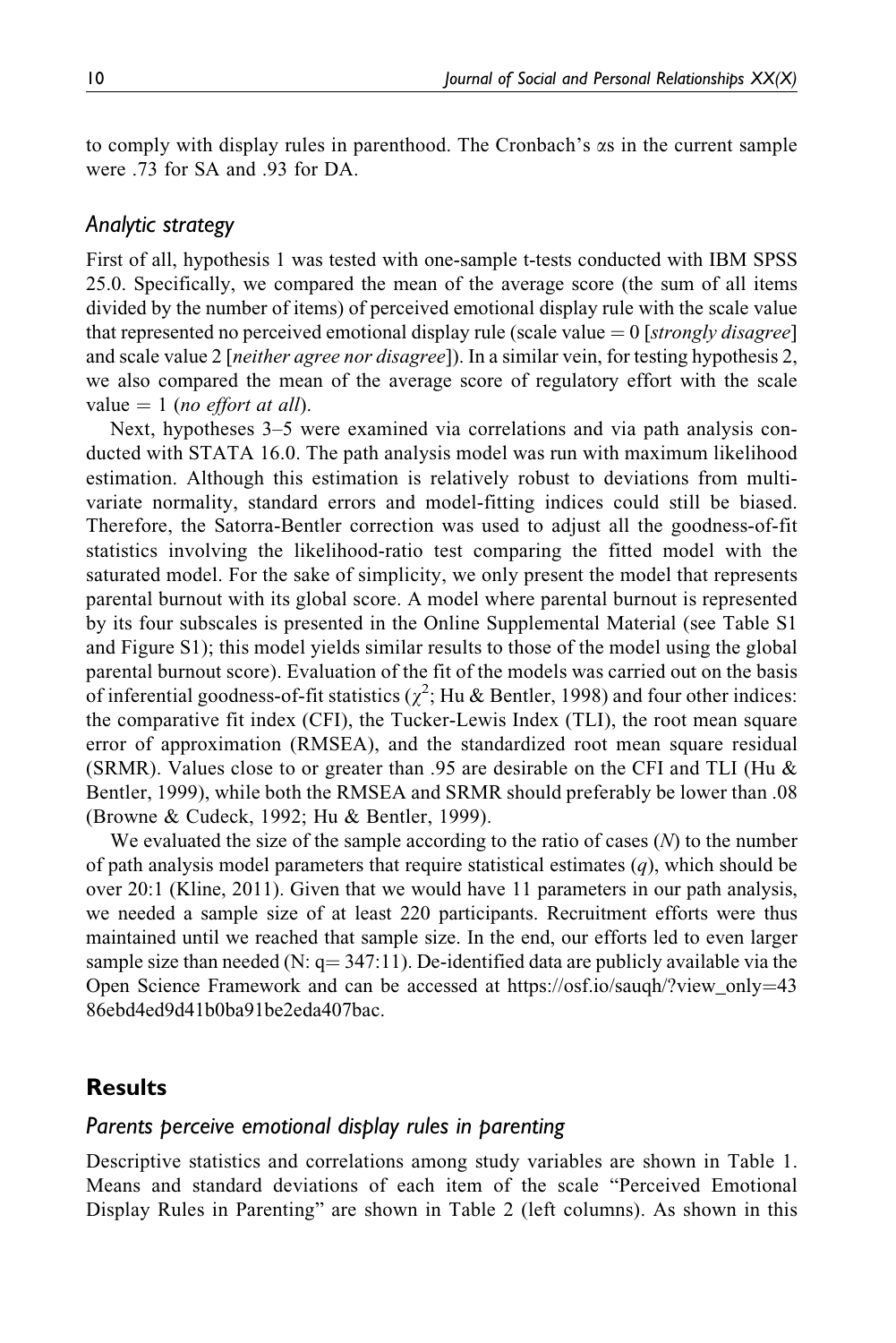| Variables                                                                        | (3D)                                                                                                                                                    |                                                                                                                                                                                                                                                                                                                                                                                                                                                                                         |                                 | $\frac{1}{2}$                                   |                                                          |                                                 |                                                        |                                                    | $^\infty$ | ቊ                 | $\supseteq$                                                                                                                                                                                                                                                                                                         |           | $\overline{C}$ |
|----------------------------------------------------------------------------------|---------------------------------------------------------------------------------------------------------------------------------------------------------|-----------------------------------------------------------------------------------------------------------------------------------------------------------------------------------------------------------------------------------------------------------------------------------------------------------------------------------------------------------------------------------------------------------------------------------------------------------------------------------------|---------------------------------|-------------------------------------------------|----------------------------------------------------------|-------------------------------------------------|--------------------------------------------------------|----------------------------------------------------|-----------|-------------------|---------------------------------------------------------------------------------------------------------------------------------------------------------------------------------------------------------------------------------------------------------------------------------------------------------------------|-----------|----------------|
| positive<br>Display rule (show                                                   |                                                                                                                                                         |                                                                                                                                                                                                                                                                                                                                                                                                                                                                                         |                                 |                                                 |                                                          |                                                 |                                                        |                                                    |           |                   |                                                                                                                                                                                                                                                                                                                     |           |                |
| ol negative)<br>Display rule (contr                                              |                                                                                                                                                         |                                                                                                                                                                                                                                                                                                                                                                                                                                                                                         |                                 |                                                 |                                                          |                                                 |                                                        |                                                    |           |                   |                                                                                                                                                                                                                                                                                                                     |           |                |
| Display rule                                                                     |                                                                                                                                                         |                                                                                                                                                                                                                                                                                                                                                                                                                                                                                         |                                 |                                                 |                                                          |                                                 |                                                        |                                                    |           |                   |                                                                                                                                                                                                                                                                                                                     |           |                |
| show positive)<br>Regulatory effort                                              |                                                                                                                                                         |                                                                                                                                                                                                                                                                                                                                                                                                                                                                                         |                                 |                                                 |                                                          |                                                 |                                                        |                                                    |           |                   |                                                                                                                                                                                                                                                                                                                     |           |                |
| negative<br>control<br>Regulatory effort                                         |                                                                                                                                                         |                                                                                                                                                                                                                                                                                                                                                                                                                                                                                         |                                 |                                                 |                                                          |                                                 |                                                        |                                                    |           |                   |                                                                                                                                                                                                                                                                                                                     |           |                |
| Regulatory effort                                                                |                                                                                                                                                         |                                                                                                                                                                                                                                                                                                                                                                                                                                                                                         |                                 |                                                 |                                                          |                                                 |                                                        |                                                    |           |                   |                                                                                                                                                                                                                                                                                                                     |           |                |
| Surface acting                                                                   |                                                                                                                                                         |                                                                                                                                                                                                                                                                                                                                                                                                                                                                                         |                                 |                                                 |                                                          |                                                 |                                                        |                                                    |           |                   |                                                                                                                                                                                                                                                                                                                     |           |                |
|                                                                                  |                                                                                                                                                         | $\stackrel{ \pi}{\Leftrightarrow} \stackrel{ \pi}{\Im} \stackrel{ \pi}{\Im} \stackrel{ \pi}{\Im} \stackrel{ \pi}{\Im} \stackrel{ \pi}{\Im} \stackrel{ \pi}{\Im} \stackrel{ \pi}{\Im} \stackrel{ \pi}{\Im} \stackrel{ \pi}{\Im} \stackrel{ \pi}{\Im} \stackrel{ \pi}{\Im} \stackrel{ \pi}{\Im} \stackrel{ \pi}{\Im} \stackrel{ \pi}{\Im} \stackrel{ \pi}{\Im} \stackrel{ \pi}{\Im} \stackrel{ \pi}{\Im} \stackrel{ \pi}{\Im} \stackrel{ \pi}{\Im} \stackrel{ \pi}{\Im} \stackrel{ \pi}{$ | ៖<br>៙៓ = ៷ ៷ ៷ ៷ ៎ = Ξ ₹ ¤ ¤ ° | រ្ម័ ៖ ៖ ៖ ៖ ៖<br>೨೦ ភី ភី ភី ភី ភី ÷ = ខ ខ ខ = | <b>* * * * * * * * *</b><br>\$ & \$ \$ \$ \$ \$ \$ \$ \$ | <b>* * * * * * * * *</b><br>* * * * * * * * * * | <b>= * * * * * * *</b><br>= 5 \$ 5 \$ \$ <del>\$</del> |                                                    |           |                   |                                                                                                                                                                                                                                                                                                                     |           |                |
| Deep acting<br>Exhaustion in parental role                                       |                                                                                                                                                         |                                                                                                                                                                                                                                                                                                                                                                                                                                                                                         |                                 |                                                 |                                                          |                                                 |                                                        |                                                    |           |                   |                                                                                                                                                                                                                                                                                                                     |           |                |
| Contrast in parental self                                                        |                                                                                                                                                         |                                                                                                                                                                                                                                                                                                                                                                                                                                                                                         |                                 |                                                 |                                                          |                                                 |                                                        |                                                    |           |                   |                                                                                                                                                                                                                                                                                                                     |           |                |
| -ontrasun pental<br>Feelings of being fed up<br><sup>E</sup> m∩rional distancing |                                                                                                                                                         |                                                                                                                                                                                                                                                                                                                                                                                                                                                                                         |                                 |                                                 |                                                          |                                                 |                                                        | ៖ ៖ ៖ ៖ ៖<br>8 <del>3</del> 5 5 8 5<br>2 5 5 7 8 5 | ڲ<br>ڲ؋ڲ؋ | ِ ≸ ≉ِ ≉<br>\$\$& |                                                                                                                                                                                                                                                                                                                     |           |                |
|                                                                                  |                                                                                                                                                         |                                                                                                                                                                                                                                                                                                                                                                                                                                                                                         |                                 |                                                 |                                                          |                                                 |                                                        |                                                    |           |                   | $\frac{1}{2}$ $\frac{1}{2}$ $\frac{1}{2}$ $\frac{1}{2}$ $\frac{1}{2}$ $\frac{1}{2}$ $\frac{1}{2}$ $\frac{1}{2}$ $\frac{1}{2}$ $\frac{1}{2}$ $\frac{1}{2}$ $\frac{1}{2}$ $\frac{1}{2}$ $\frac{1}{2}$ $\frac{1}{2}$ $\frac{1}{2}$ $\frac{1}{2}$ $\frac{1}{2}$ $\frac{1}{2}$ $\frac{1}{2}$ $\frac{1}{2}$ $\frac{1}{2}$ | **<br>95* |                |
| Global parental burnou                                                           | 27.50 (4.68)<br>29.08 (5.73)<br>29.08 (8.92)<br>56.58 (5.92) (13.77)<br>56.38 (13.77)<br>20.78 (12.29)<br>20.79 (12.29)<br>4.24 (26.37)<br>4.24 (26.37) |                                                                                                                                                                                                                                                                                                                                                                                                                                                                                         |                                 |                                                 |                                                          |                                                 |                                                        |                                                    |           |                   |                                                                                                                                                                                                                                                                                                                     |           | *<br>80        |
|                                                                                  |                                                                                                                                                         |                                                                                                                                                                                                                                                                                                                                                                                                                                                                                         |                                 |                                                 |                                                          |                                                 |                                                        |                                                    |           |                   |                                                                                                                                                                                                                                                                                                                     |           |                |

Table 1. Descriptive statistics and correlation among study variables. **Table 1.** Descriptive statistics and correlation among study variables.

\**p* - $\leq 0$ 5.  $\stackrel{\text{\tiny{def}}}{=}$  $\frac{1}{\sqrt{2}}$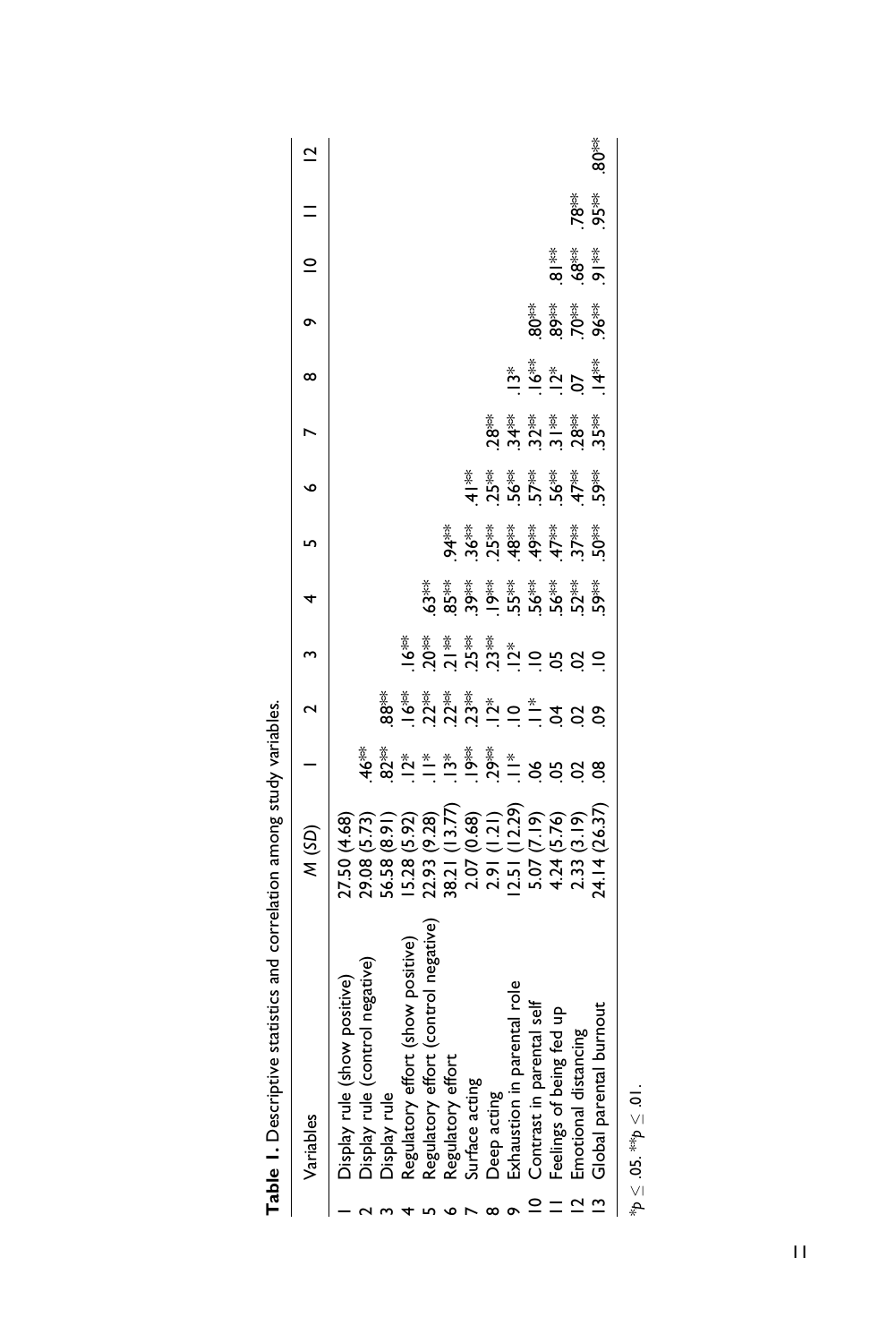|                                                 |      | <b>Emotional Display Rule</b> | Regulatory Effort |      |  |
|-------------------------------------------------|------|-------------------------------|-------------------|------|--|
| Scales/Items                                    | M    | SD                            | M                 | SD   |  |
| Show positive emotions (global) <sup>a</sup>    | 3.06 | 0.52                          | 1.70              | 0.66 |  |
| Love                                            | 3.63 | 0.64                          | 1.27              | 0.70 |  |
| Joy                                             | 2.51 | 0.87                          | 1.84              | 1.00 |  |
| Нарру                                           | 2.58 | 0.86                          | 1.76              | 1.04 |  |
| Serene                                          | 2.97 | 0.78                          | 2.29              | ЫI   |  |
| Proud                                           | 3.34 | 0.75                          | 1.28              | 0.73 |  |
| Compassionate                                   | 3.28 | 0.71                          | 1.47              | 0.80 |  |
| Attentive                                       | 3.56 | 0.57                          | 1.99              | 1.01 |  |
| Enthusiastic                                    | 2.88 | 0.81                          | 1.80              | 1.05 |  |
| Satisfied                                       | 2.77 | 0.86                          | 1.60              | 1.03 |  |
| Control negative emotions (global) <sup>b</sup> | 2.91 | 0.57                          | 2.29              | 0.93 |  |
| <b>Stress</b>                                   | 3.01 | 0.67                          | 2.83              | 1.05 |  |
| <b>Irritation</b>                               | 3.15 | 0.70                          | 3.04              | 1.12 |  |
| Anxiety                                         | 3.03 | 0.71                          | 2.56              | 1.26 |  |
| <b>Sadness</b>                                  | 2.28 | 1.01                          | 2.23              | 1.29 |  |
| Anger                                           | 3.04 | 0.85                          | 2.63              | 1.26 |  |
| Fear                                            | 2.68 | 0.88                          | 2.09              | 1.18 |  |
| Hopelessness                                    | 3.00 | 0.79                          | 1.71              | 1.46 |  |
| <b>Distress</b>                                 | 2.75 | 0.82                          | 1.80              | 1.31 |  |
| Discouragement                                  | 2.76 | 0.85                          | 2.07              | 1.29 |  |
| Rage                                            | 3.40 | 0.79                          | 1.98              | 1.51 |  |

**Table 2.** Mean and standard deviation of each item of perceived emotional display rule and regulatory effort.

<sup>a</sup> Average score of the subscale "show positive emotions" (the summed score of all items divided by the number of items).

 $^{\rm b}$ Average score of the subscale "control negative emotions" (the summed score of all items divided by the number of items).

table, on average, parents agreed on the existence of emotional display rules in parenting (means of all items exceeded score value  $= 2$ , "*neither agree nor dis*agree"). Mean comparison with scale value 0 and with scale value 2 also supported the existence of emotional display rules in parenting: the average score of global emotional display rules of parenting  $(M = 2.98, SD = 0.47)$  was significantly higher  $(t(346) = 118.33, p = .000, d = 6.34, 95\%$  CI of mean difference [2.93, 3.03]) than the scale value  $= 0$  (strongly disagree) and significantly higher (t(346)  $= 38.86$ , p  $=$ .000,  $d = 2.09, 95\%$  CI of mean difference [0.93, 1.03]) than the scale value  $= 2$ (*neither agree nor disagree*). The same was true for the subscale "showing positive" emotions" (mean comparison with scale value  $= 0: M = 3.06$ ,  $SD = 0.52$ ; t(346) = 109.49,  $p = .000$ ,  $d = 5.88$ , 95% CI of mean difference [3.00, 3.11]; mean comparison with scale value  $= 2$ :  $t(346) = 37.82$ ,  $p = .000$ ,  $d = 2.04$ , 95% CI of mean difference [1.00, 1.11]) and for the subscale "controlling negative emotions" (mean comparison with scale value  $= 0$ :  $M = 2.91$ ,  $SD = 0.57$ ;  $t(346) = 94.56$ ,  $p = .000$ ,  $d = 5.11, 95\%$  CI of mean difference [2.85, 2.97]; mean comparison with scale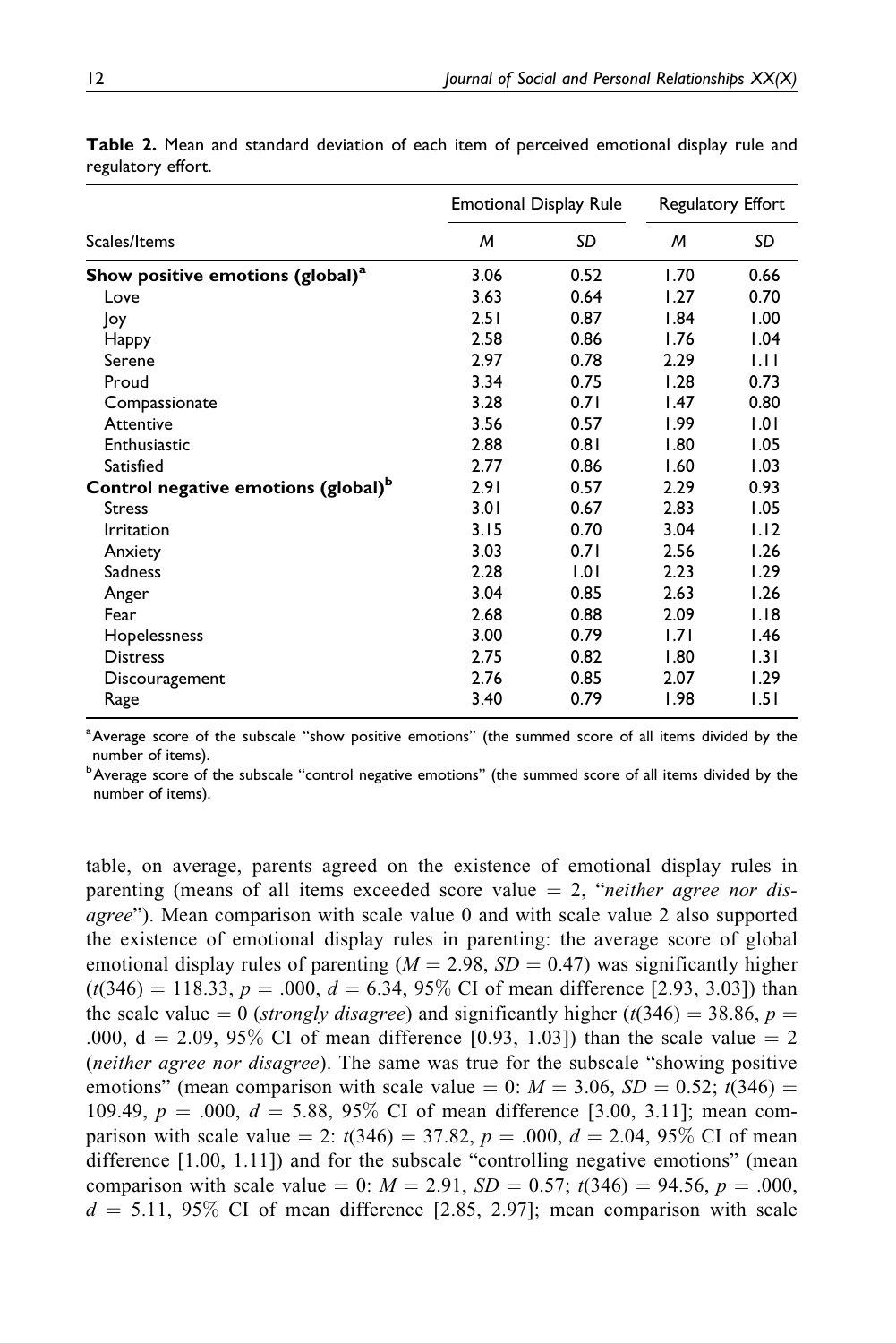value  $= 2$ :  $t(346) = 29.53$ ,  $p = .000$ ,  $d = 1.59$ ,  $95\%$  CI of mean difference [0.85, 0.97]). Hypotheses 1a and 1b were thus supported.

## *It requires effort from parents to comply with emotional display rules*

As shown in Table 2 (right columns), parents indicated that they made efforts to comply with emotional display rules in parenting (means of all items exceeded score value  $= 1$ , "No effort at all"). Comparison of mean regulatory effort with scale value  $= 1$  validated this observation: parents' average amount of effort for their emotion regulation in parenting ( $M = 2.01$ ,  $SD = 0.72$ ) was significantly higher than  $1 (t(346) = 25.98, p < .001, d = 1.40, 95\%$  CI of the difference [0.93, 1.09]). The same was true for the subscales "showing positive emotions" ( $M = 1.70$ ,  $SD = 0.66$ ;  $t(346) = 19.78, p < .001, d = 2.03, 95\%$  CI of mean difference [0.63, 0.77]) and "controlling negative emotions" ( $M = 2.29$ ,  $SD = 0.93$ ;  $t(346) = 25.96$ ,  $p < .001$ ,  $d = 1.39, 95\%$  CI of mean difference [1.19, 1.39]). Thus, hypotheses 2a and 2b were also supported.

## *Parents comply with emotional display rules by using surface and deep acting*

As shown in Table 1, perceived emotional display rules positively correlated with both surface acting  $(r(346) = .25, p = .000)$  and deep acting  $(r(346) = .23, p = .000)$ . Hypotheses 3a and 3b were thus supported. Hypothesis 3c was also supported, in that surface acting positively correlated with deep acting  $(r(346) = .28, p = .000)$ .

## *Emotion management to meet the emotional display rules is effortful*

As shown in Table 1, both surface acting  $(r(346) = .41, p = .000)$  and deep acting  $(r(346) = .25, p = .000)$  positively correlated with regulatory effort, thereby supporting hypotheses 4a and 4b. Comparison of the correlation coefficients indicated that the effect of deep acting on regulatory effort was lower than the effect of surface acting ( $z = 2.36$ ,  $p = .009$ , thereby supporting hypothesis 4c.

## *Regulatory efforts involved in complying with emotional display rules is related to higher vulnerability to parental burnout*

As shown in Table 1, regulatory effort positively correlated with parental burnout  $(r(346) = .59, p = .000)$ , thereby supporting hypothesis 5a. Mediation hypotheses 5b to 5d were supported by the path analysis model shown in Figure 2 (all coefficients are summarized in Table 3): although the chi-square ( $\chi^2(4) = 10.40, p = .034$ ) of our path analysis was significant, the other fit indices suggested that the proposed model had a good fit to the data (CFI = .97, TLI = .93, RMSEA = .07, SRMR = .03). Our proposed model in total explained 9% of parental burnout. Path coefficients were all significant in the proposed direction, and the relation between surface acting and regulatory effort was higher than the relation between deep acting and regulatory effort  $(\chi^2(1) = 6.89,$  $p = .009$ ). The expected relations delineated in hypotheses 3–4 and 5a were thereby all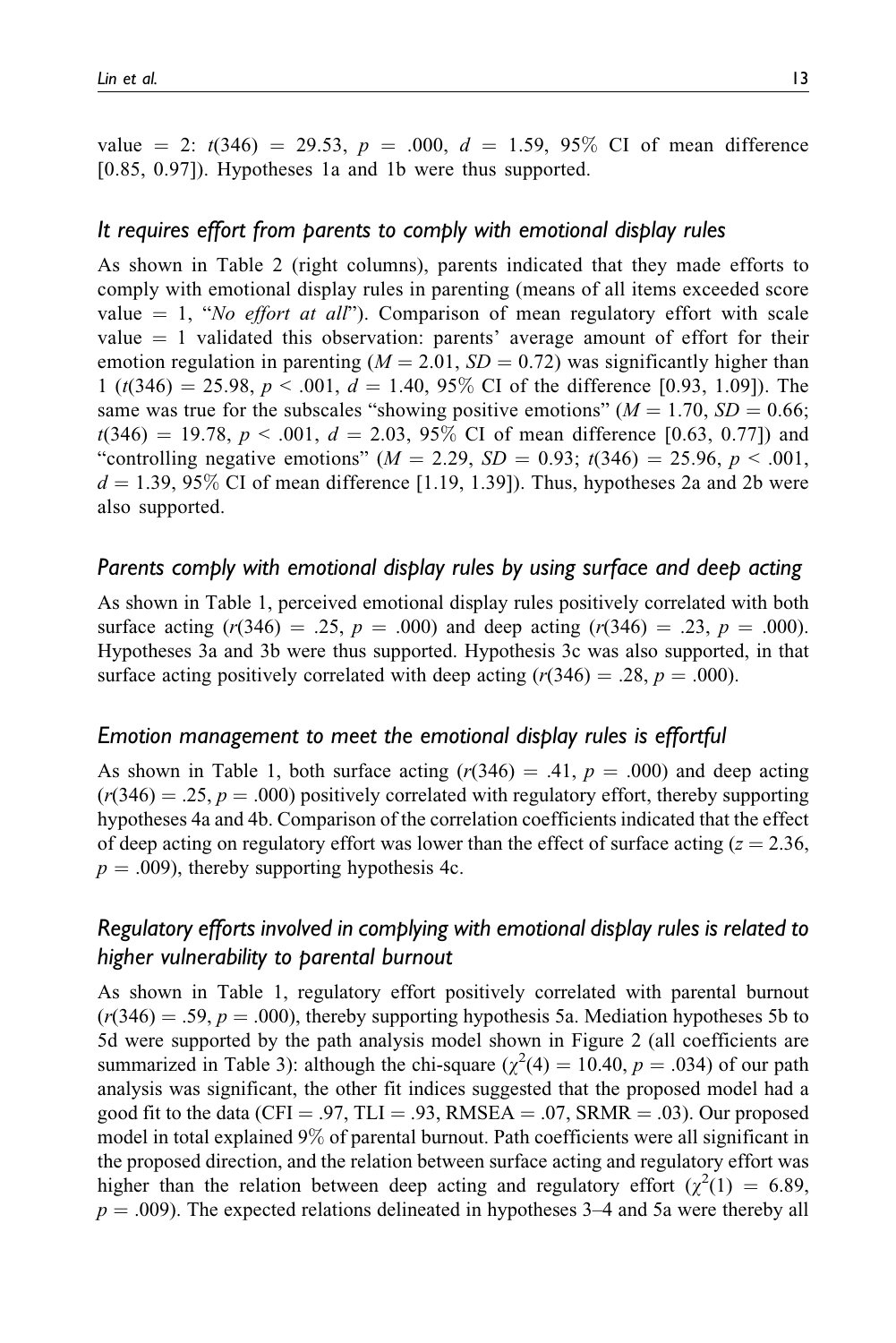

**Figure 2.** Path analysis model of associations between emotional display rule, surface/deep acting, regulatory effort, and parental burnout. *Note*. Coefficients presented are standardized linear regression coefficients. \*\**p* < .01. \*\*\**p* < .001.

|  | Table 3. Coefficients and indirect effect of path analysis model of associations between emotional |  |  |
|--|----------------------------------------------------------------------------------------------------|--|--|
|  | display rule, surface/deep acting, regulatory effort, and parental burnout.                        |  |  |

|                                                              |      | Unstd.                   |      |           |                       |             | 95% CI |
|--------------------------------------------------------------|------|--------------------------|------|-----------|-----------------------|-------------|--------|
| <b>Relations</b>                                             | Std. | estimate estimate $SE^a$ |      | z         | P                     | LL          | UL     |
| Path coefficient                                             |      |                          |      |           |                       |             |        |
| Display rule $\rightarrow$ Surface acting                    | .25  | 0.02                     |      | 0.00 5.07 | .000 0.01             |             | 0.03   |
| Display rule $\rightarrow$ Deep acting                       | .23  | 0.03                     | 0.01 | 4.13      | .000 0.02             |             | 0.05   |
| Surface acting $\rightarrow$ Regulatory effort               | .37  | 7.48                     |      |           | 1.00 7.45 000 5.51    |             | 9.44   |
| Deep acting $\rightarrow$ Regulatory effort                  | . 15 | 1.66                     |      | 0.58 2.87 |                       | $.004$ 0.53 | 2.80   |
| Regulatory effort $\rightarrow$ Global parental burnout      | .59  | 1.14                     |      |           | 0.13 8.82 .000 0.88   |             | 1.39   |
| Covariance                                                   |      |                          |      |           |                       |             |        |
| Error (Surface acting) $\leftrightarrow$ Error (Deep acting) | .24  | 0.18                     |      |           | $0.04$ 4.16 .000 0.10 |             | 0.27   |
| Indirect effect <sup>b</sup>                                 |      |                          |      |           |                       |             |        |
| Surface acting $\rightarrow$ Global parental burnout         | .22  | 8.50                     |      | 1.68 5.05 | $.000$ 5.20           |             | 11.80  |
| Deep acting $\rightarrow$ Global parental burnout            | .09  | 1.89                     | 0.65 | 2.91      |                       | $.004$ 0.62 | 3.16   |
| Display Rule $\rightarrow$ Global parental burnout           | .07  | 0.22                     |      | 0.06 3.98 | $.000$ 0.11           |             | 0.33   |

*Note*. Std. estimate = standardized estimate; Unstd. estimate = unstandardized estimate; CI = confidence  $interval; LL = lower limit; UL = upper limit.$ 

<sup>a</sup>SE was adjusted by Satorra-Bentler adjustments.

<sup>b</sup>Indirect effect testing was calculated by Satorra-Bentler adjustments.

validated. Moreover, the indirect effects of perceived emotional display rules (via surface acting/deep acting and the regulatory effort they involved), surface acting (via regulatory effort), and deep acting (via regulatory effort) on parental burnout were all significant ( $ps < .05$ ). Among them, the standardized indirect effect of surface acting was, as expected, higher than deep acting (difference  $= 6.61$ ,  $SE = 1.88$ ,  $z = 3.51$ ,  $p = .000, 95\% \text{ CI}$  [2.92, 10.30]).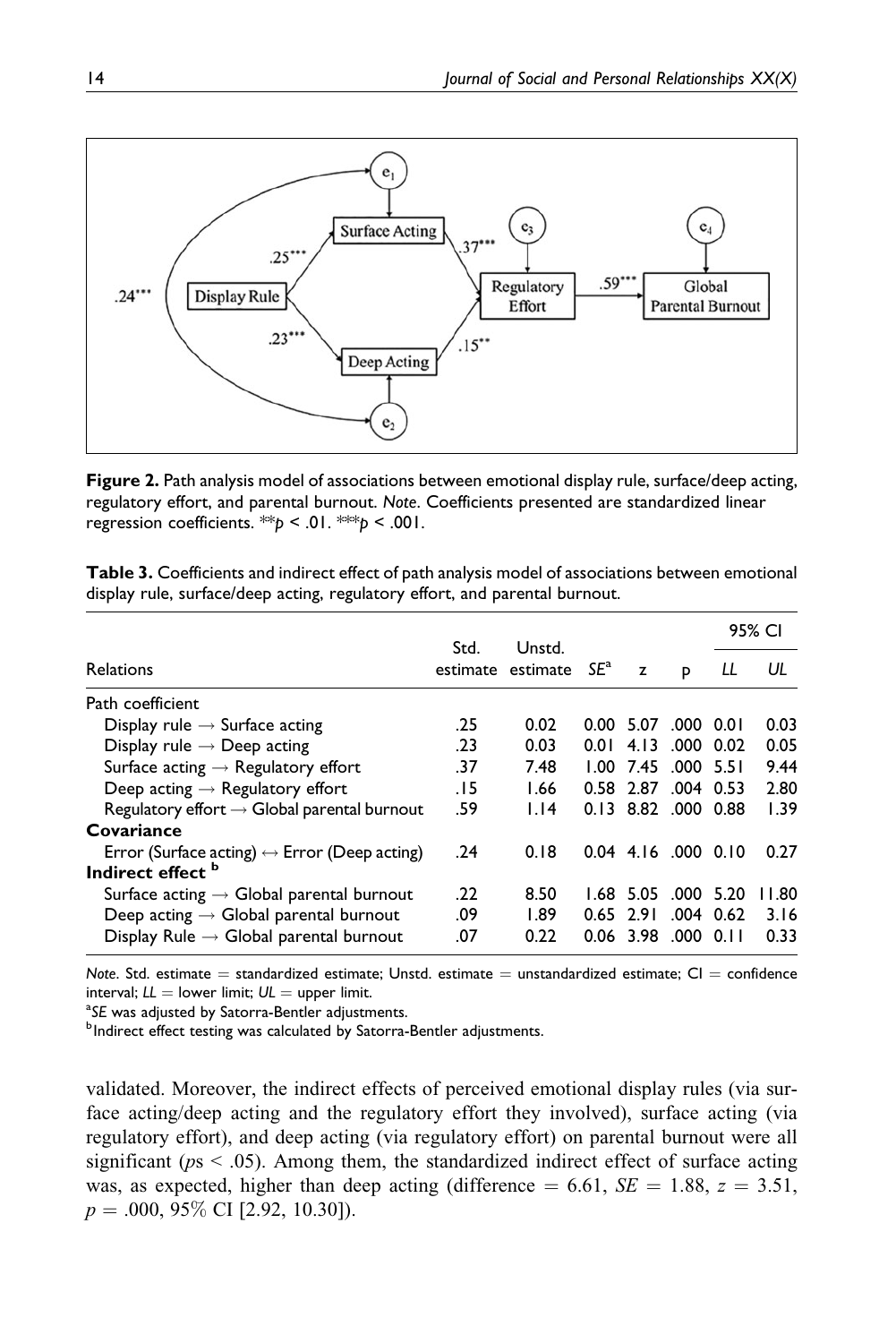## **Discussion**

Applying the EL framework from organizational psychology to parenting, this paper aimed to improve our understanding of the consequences of some tenets of positive parenting (e.g., Sanders & Mazzucchelli, 2017) for Western parents. The path analysis model, which integrated all proposed paths in reference to previous organizational literature (e.g., Brotheridge & Grandey, 2002; Brotheridge & Lee, 2002; Goldberg & Grandey, 2007; Grandey, 2003), supported the relevance of borrowing the EL framework to uncover some of the mechanisms by which current "parenting culture" (Lee et al., 2014) puts parents under pressure. This model revealed that parents perceive emotional display rules (i.e., the need to express positive emotions and control negative emotions in front of their children), which is associated with a higher regulatory effort and also higher vulnerability to parental burnout. Moreover, these results hold even when considering demographic variables as control variables (see the detailed discussion in the current article's Online Supplemental Material).

This paper contributes to both parenting and EL literature. As far as parenting is concerned, it suggests that although positive parenting has very beneficial effects for children (Chen et al., 2019), it comes at a cost for parents (Le & Impett, 2016). The current study goes a step further by examining the cost in terms of parental burnout. Given the detrimental effect of parental burnout on child development (see Mikolajczak et al., 2019), it may be ironic that positive parenting might ultimately negatively affect those it seeks to protect. The present study constitutes a call for researchers in parenting to find ways of reconciling the interests of parents with the well-being of children. Moreover, considering the prolonged/increased parent-child interaction due to the COVID-19 pandemic lockdown, it may be plausible that parents' suffering (e.g., from complying with emotional display rules) may have worsened (e.g., increasing the risk of burnout). Actually, the urgency for future studies to explore it has been addressed by leading scholars in the science community (Gruber et al., 2020). The current study provides a framework on which future research can base.

Through adapting the EL framework to parenting, we provided a model tying together the antecedents of emotion regulation (i.e., emotional display rules), emotion regulation (i.e., EL strategies), and consequences (i.e., parental burnout) in the parenting context. The valid translation of the framework implies that parental emotional experiences include not only felt and expressed but also required emotions. To the best of our knowledge, since the seminal call of Dix (1991) to examine the role of parental affect in detail, there has been rare/no empirical research in the field about required emotions (i.e., emotional display rules) in the parenting domain. As we described earlier, this underdevelopment may be due to the dramatic changes in parenting—comparing to previous generations, parents nowadays need to continuously adjust their behavior in accordance with society's prescriptions. Complying with emotional display rule may have become a new crux norm of the current parenting culture, and our study is the first to demonstrate its detrimental consequence in terms of parental burnout.

At last, although this research was not intended to contribute to the EL literature, it does in some ways. First, it confirms the potential of the EL framework, which has already given rise to thousands of studies in organizational psychology, to be translated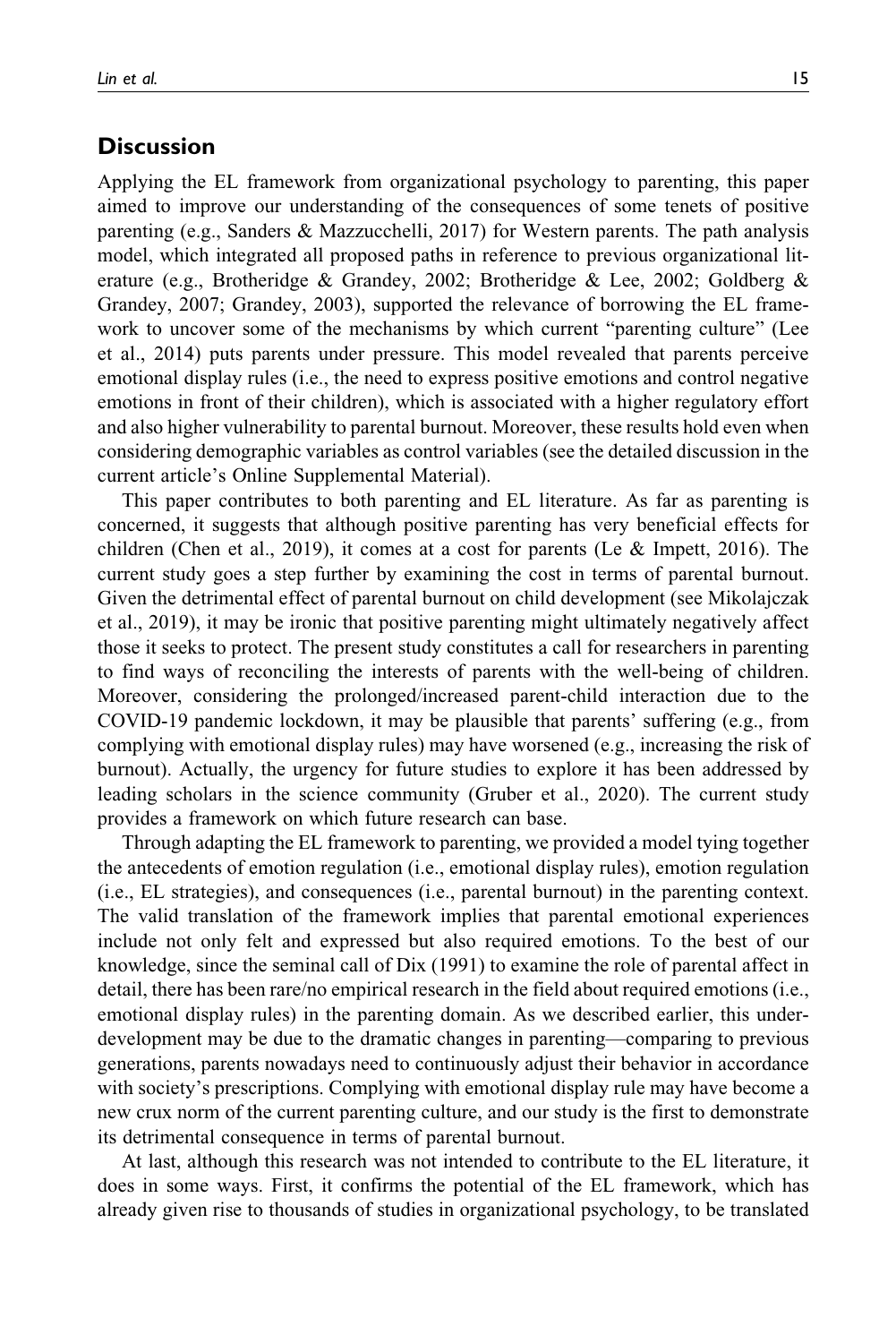to the parenting context and give rise to research that should provide new directions to prevent parental burnout. Second, as reported in Table 2, parents in average report only little to average effort required to show or control each emotion. This may imply that even a small amount of effort can be as costly as to predict parental burnout. This finding of specificity (i.e., the possibility that even a small amount of effort felt can be very costly for parents) supports the relevance of examining emotion regulation/EL in the parenting context. Lastly, given the emerging evidence of the spillover of EL across different domains (e.g., Sanz-Vergel et al., 2012), future research could examine the association and even interaction between EL at work and regulatory efforts to comply with display rules in parenting: employees who are also well-intentioned parents may bear the highest risk of adverse consequences.

#### *Limitation and future directions*

In spite of its strengths, this study suffers from several limitations that need to be acknowledged. The first limitation lies in the sample: most respondents were mothers. It is therefore unclear whether the EL framework is equally relevant to fathers. In particular, it is unclear if fathers equally perceive display rules and, if so, whether they also constitute a vulnerability factor vis-à-vis parental burnout for them. Considering the previous literature on gender difference in emotional expression/regulation (e.g., Chaplin, 2015), this limitation surely limits the generalizability of the results to men. Future studies would benefit from going deeper into this issue. The second limitation lies in the design, which is both cross-sectional and self-reported, resulting in higher shared variance. This being said, since our research result is echoing with Le and Impett's (2016), which relied on different research methods (i.e., experimental study and daily experience study), our result cannot be merely attributed to shared method variance.

Despite the above-mentioned limitations, our research opens exciting new directions in parenting and emotion psychology. The most obvious future direction would consist of probing alternative explanations for our research findings. To mention a few, first, there might be spillover of EL across contexts, i.e., parents may adopt maladaptive EL strategies (e.g., surface acting) more if they also prefer to adopt them in the organizational context, and vice versa, and thus contributes to one's ill-being (see Liu et al., 2018). Second, it is also possible that if parents are less skillful at general emotion regulation, they might adopt maladaptive EL in specific contexts more (Mikolajczak et al., 2007). Third, parents with different dispositions toward emotions may inherently require varying efforts to meet emotional display rules, leading to differential vulnerability to parental burnout (see Dix, 1991). Together, examining the potential confounding variables that account for our findings will prove particularly fruitful and contribute to our understanding of modern parents'/human's emotional experience.

To wrap up, adopting the EL framework—specifically describes how individuals conform to explicit emotional display rules for required and repeated social interactions—paves the way (Grandey & Sayre, 2019, p. 132) for researchers to examine whether emotion display rules exist in parenting, whether and how parents meet them, and whether this would predict parental burnout. In our study, this framework explains about 9% of parental burnout's variance. An essential future direction to refine the model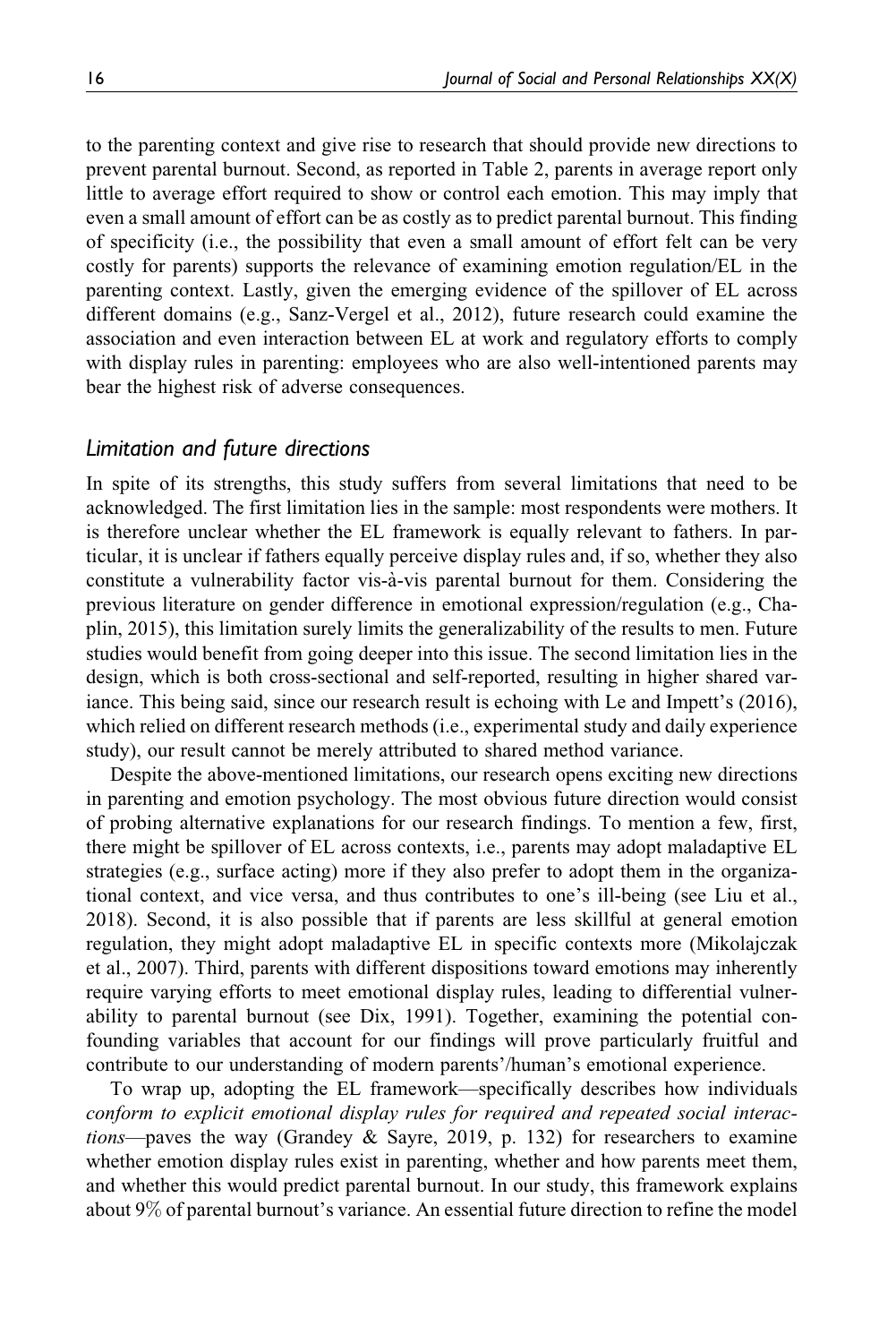would consist in going beyond the two flagship strategies of the EL framework, as already suggested by many EL researchers in the work domain (e.g., Mikolajczak et al., 2009), and investigating the costs and benefits of other emotion regulation strategies (e.g., Le & Impett, 2016) that parents may use to comply with emotional display rules. Doing so might boost the explanation power of the model and will surely contribute to a better understanding of parental emotional experience.

#### **Author contributions**

Logan Hansotte (L.H.) shares co-first authorship with Gao-Xian Lin (G.-X.L.). Moïra Mikolajczak (M.M.), Dorota Szczygieł (D.S.), L.H., and Loes Meeussen (L.M.) developed the study concept and the study design from which the current data were drawn. L.H. collected the data. G.-X.L. proposed the analysis strategy and performed the data analyses and interpretation. G.-X.L. and M.M. drafted the manuscript. D.S., Isabelle Roskam (I.R.), and L.M. provided revisions. All authors approved the final version of the manuscript for submission.

## **Declaration of conflicting interests**

The author(s) declared the following potential conflicts of interest with respect to the research, authorship, and/or publication of this article: M.M. and I.R. founded the Training Institute for Parental Burnout (TIPB) which delivers training on PB to professionals. The TIPB did not participate in the funding of this study nor did it influence the process or the results in any manner.

## **Ethical approval**

The study was carried out in accordance with the provisions of the World Medical Association Declaration of Helsinki. The study program was approved by the Ethics Committee of the Psychology Department of UCLouvain (Protocol no 17-19: Antecedents and consequences of Parental Burnout).

#### **Funding**

The author(s) disclosed receipt of the following financial support for the research, authorship, and/ or publication of this article: M.M., I.R., and G.-X.L. were supported by a Coordinated Research Grant from the French Community of Belgium (ARC Grant no 19/24-100). This fund did not exert any influence or censorship of any kind on the present work.

## **ORCID iD**

Gao-Xian Lin D <https://orcid.org/0000-0001-9394-1202>

#### **Open practices and data sharing**

The experiment reported in this article was not formally preregistered. However, the database of study variables and the supplementary material have been made available on a permanent third-party archive, Open Science Framework: https://osf.io/saugh/?view\_only=[43](https://osf.io/sauqh/?view_only=4386ebd4ed9d41b0ba91be2eda407bac) [86ebd4ed9d41b0ba91be2eda407bac.](https://osf.io/sauqh/?view_only=4386ebd4ed9d41b0ba91be2eda407bac)

#### **Open research statement**

As part of IARR's encouragement of open research practices, the authors have provided the following information: This research was not preregistered. The data used in the research can be publicly posted. The data can be obtained at: [https://osf.io/sauqh/?view\\_only](https://osf.io/sauqh/?view_only=4386ebd4ed9d41b0ba91be2eda407bac)=[43](https://osf.io/sauqh/?view_only=4386ebd4ed9d41b0ba91be2eda407bac) [86ebd4ed9d41b0ba91be2eda407bac.](https://osf.io/sauqh/?view_only=4386ebd4ed9d41b0ba91be2eda407bac) The materials used in the research cannot be publicly shared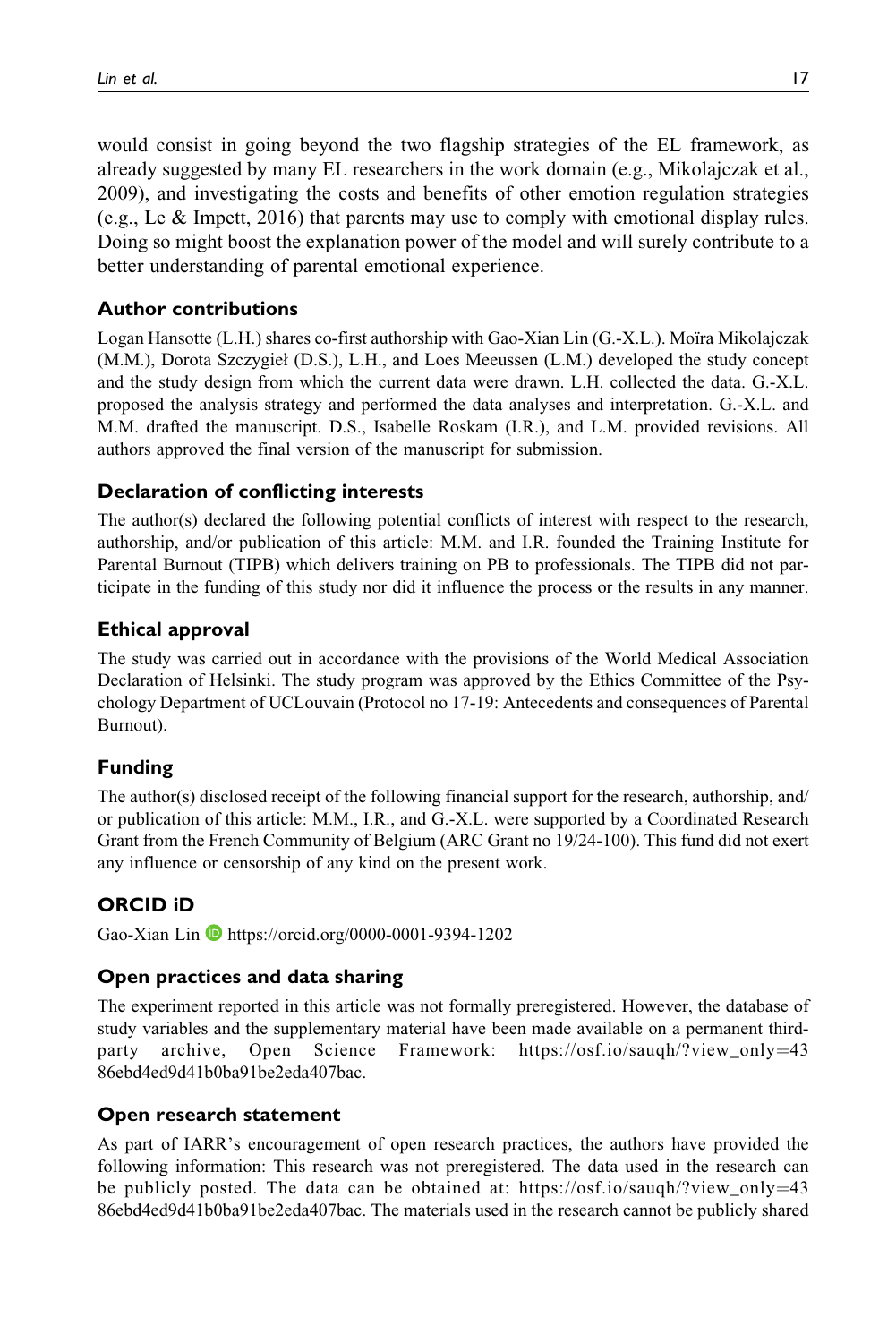but are available upon request. The materials can be obtained by emailing [gao-xian.lin@uclou](mailto:gao-xian.lin@uclouvain.be) [vain.be.](mailto:gao-xian.lin@uclouvain.be)

#### **Supplemental material**

Supplemental material for this article is available online.

#### **References**

- Bai, S., Repetti, R. L., & Sperling, J. B. (2016). Children's expressions of positive emotion are sustained by smiling, touching, and playing with parents and siblings: A naturalistic observational study of family life. Developmental Psychology, 52(1), 88–101. [https://doi.org/10.1037/](https://doi.org/10.1037/a0039854) [a0039854](https://doi.org/10.1037/a0039854)
- Bornstein, M. H. (2015). Children's parents. In Richard M. Lerner (Ed.), *Handbook of child* psychology and developmental science (Vol. 4). John Wiley & Sons.
- Bretherton, I. (1992). The origins of attachment theory: John Bowlby and Mary Ainsworth. Developmental Psychology, 28(5), 759–775.<https://doi.org/10.1037/0012-1649.28.5.759>
- Brotheridge, C. M., & Grandey, A. A. (2002). Emotional labor and burnout: Comparing two perspectives of "people work". Journal of Vocational Behavior, 60(1), 17–39. [https://doi.](https://doi.org/10.1006/jvbe.2001.1815) [org/10.1006/jvbe.2001.1815](https://doi.org/10.1006/jvbe.2001.1815)
- Brotheridge, C. M., & Lee, R. T. (1998). On the dimensionality of emotional labour: Development and validation of the emotional labour scale [Paper presentation]. First Conference on Emotions in Organizational Life, San Diego, USA.
- Brotheridge, C. M., & Lee, R. T. (2002). Testing a conservation of resources model of the dynamics of emotional labor. Journal of Occupational Health Psychology, 7(1), 57-67. <https://doi.org/10.1037/1076-8998.7.1.57>
- Browne, M. W., & Cudeck, R. (1992). Alternative ways of assessing model fit. Sociological Methods & Research, 21(2), 230–258.<https://doi.org/10.1177/0049124192021002005>
- Carreras, J., Carter, A. S., Heberle, A., Forbes, D., & Gray, S. A. O. (2019). Emotion regulation and parent distress: Getting at the heart of sensitive parenting among parents of preschool children experiencing high sociodemographic risk. Journal of Child and Family Studies, 28(11), 2953–2962.<https://doi.org/10.1007/s10826-019-01471-z>
- Chaplin, T. M. (2015). Gender and emotion expression: A developmental contextual perspective. Emotion Review: Journal of the International Society for Research on Emotion, 7(1), 14–21. <https://doi.org/10.1177/1754073914544408>
- Chen, Y., Haines, J., Charlton, B. M., & Van der Weele, T. J. (2019). Positive parenting improves multiple aspects of health and well-being in young adulthood. Nature Human Behaviour,  $3(7)$ , 684–691.<https://doi.org/10.1038/s41562-019-0602-x>
- Dix, T. M. (1991). The affective organization of parenting: Adaptive and maladaptive processes. Psychological Bulletin, 110(1), 3–25.<https://doi.org/10.1037/0033-2909.110.1.3>
- Faircloth, C. (2014). Intensive parenting and the expansion of parenting. In E. Lee, J. Bristow, C. Faircloth, & J. Macvarish (Eds.), *Parenting culture studies* (pp. 25–50). Palgrave Macmillan UK. [https://doi.org/10.1057/9781137304612\\_2](https://doi.org/10.1057/9781137304612_2)
- Gabriel, A. S., Daniels, M. A., Diefendorff, J. M., & Greguras, G. J. (2015). Emotional labor actors: A latent profile analysis of emotional labor strategies. Journal of Applied Psychology, 100(3), 863–879.<https://doi.org/10.1037/a0037408>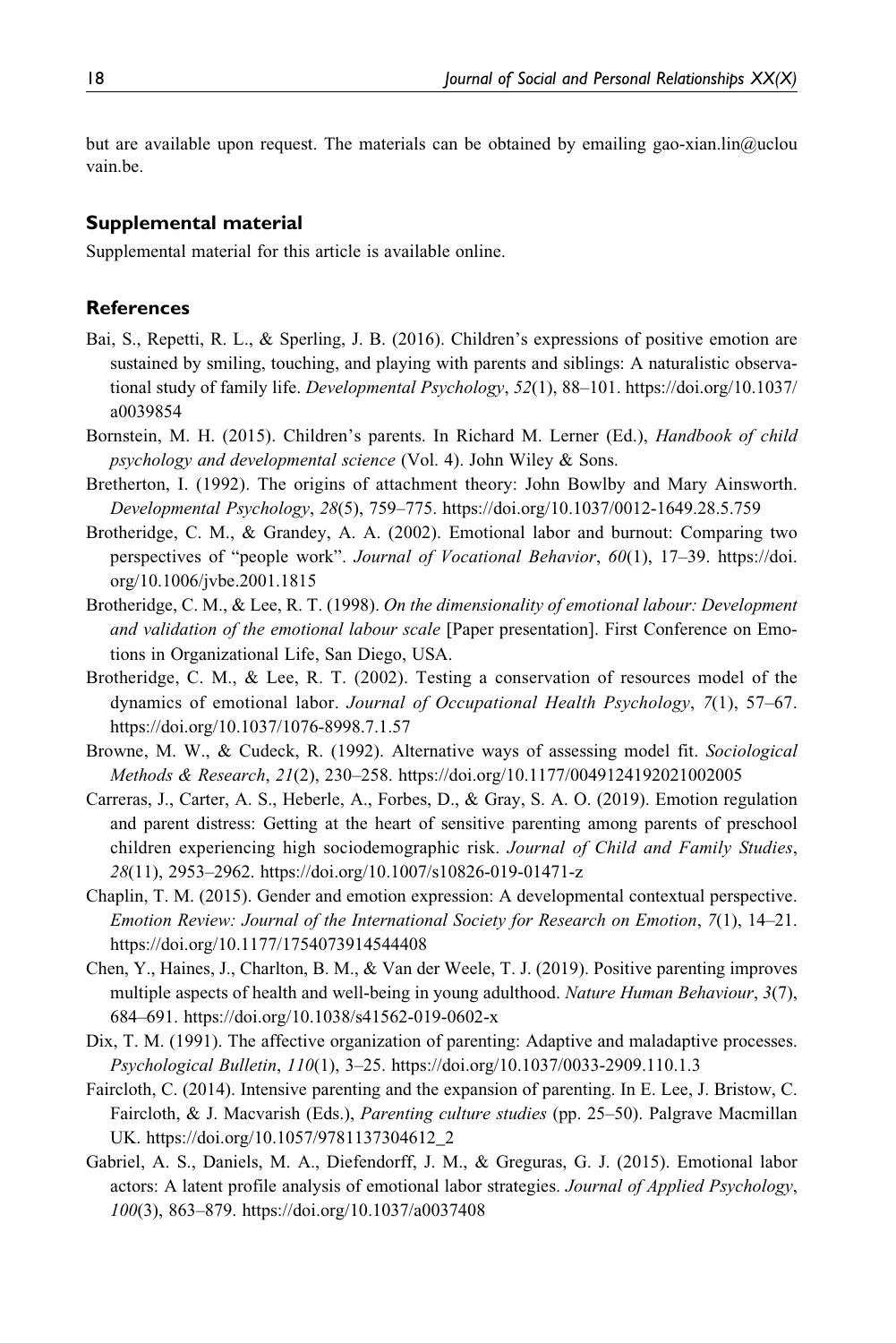- Goldberg, L. S., & Grandey, A. A. (2007). Display rules versus display autonomy: Emotion regulation, emotional exhaustion, and task performance in a call center simulation. Journal of Occupational Health Psychology, 12(3), 301–318.<https://doi.org/10.1037/1076-8998.12.3.301>
- Goldin, P. R., McRae, K., Ramel, W., & Gross, J. J. (2008). The neural bases of emotion regulation: Reappraisal and suppression of negative emotion. Biological Psychiatry, 63(6), 577–586.<https://doi.org/10.1016/j.biopsych.2007.05.031>
- Grandey, A. A. (2003). When "the show must go on": Surface acting and deep acting as determinants of emotional exhaustion and peer-rated service delivery. Academy of Management Journal, 46(1), 86–96.<https://doi.org/10.5465/30040678>
- Grandey, A. A., Diefendorff, J. M., & Rupp, D. E. (Eds.). (2013). *Emotional labor in the 21st* century: Diverse perspectives on the psychology of emotion regulation at work. Routledge.
- Grandey, A. A., & Sayre, G. M. (2019). Emotional labor: Regulating emotions for a wage. Current Directions in Psychological Science, 28(2), 131–137. [https://doi.org/10.1177/0963](https://doi.org/10.1177/0963721418812771) [721418812771](https://doi.org/10.1177/0963721418812771)
- Gross, J. J. (1998). Antecedent- and response-focused emotion regulation: Divergent consequences for experience, expression, and physiology. Journal of Personality and Social Psychology, 74(1), 224–237.<https://doi.org/10.1037/0022-3514.74.1.224>
- Gruber, J., Prinstein, M. J., Clark, L. A., Rottenberg, J., Abramowitz, J. S., Albano, A. M., Aldao, A., Borelli, J. L., Chung, T., Davila, J., Forbes, E. E., Gee, D. G., Hall, G. C. N., Hallion, L. S., Hinshaw, S. P., Hofmann, S. G., Hollon, S. D., Joormann, J., Kazdin, A. E., ... Weinstock, L. M. (2020). Mental health and clinical psychological science in the time of COVID-19: Challenges, opportunities, and a call to action. *The American Psychologist*. Advance online publication.<https://doi.org/10.1037/amp0000707>
- Hochschild, A. R. (1983). The managed heart: Commercialization of human feeling. University of California Press.
- Hoghughi, M. (2004). Parenting—an introduction. In M. Hoghughi & N. Long (Eds.), *Handbook* of parenting: Theory and research for practice (pp. 1–18). SAGE.
- Hu, L., & Bentler, P. M. (1998). Fit indices in covariance structure modeling: Sensitivity to underparameterized model misspecification. *Psychological Methods*, 3(4), 424–453. [https://](https://doi.org/10.1037/1082-989X.3.4.424) [doi.org/10.1037/1082-989X.3.4.424](https://doi.org/10.1037/1082-989X.3.4.424)
- Hu, L., & Bentler, P. M. (1999). Cutoff criteria for fit indexes in covariance structure analysis: Conventional criteria versus new alternatives. Structural Equation Modeling: A Multidisciplinary Journal, 6(1), 1–55.<https://doi.org/10.1080/10705519909540118>
- Hülsheger, U. R., & Schewe, A. F.  $(2011)$ . On the costs and benefits of emotional labor: A meta-analysis of three decades of research. Journal of Occupational Health Psychology, 16(3), 361–389.<https://doi.org/10.1037/a0022876>
- Kammeyer-Mueller, J. D., Rubenstein, A. L., Long, D. M., Odio, M. A., Buckman, B. R., Zhang, Y., & Halvorsen-Ganepola, M. D. K. (2013). A meta-analytic structural model of dispositional affectivity and emotional labor. Personnel Psychology, 66(1), 47–90. [https://doi.org/10.1111/](https://doi.org/10.1111/peps.12009) [peps.12009](https://doi.org/10.1111/peps.12009)
- Karnilowicz, H. R., Waters, S. F., & Mendes, W. B. (2019). Not in front of the kids: Effects of parental suppression on socialization behaviors during cooperative parent–child interactions. Emotion, 19(7), 1183–1191.<https://doi.org/10.1037/emo0000527>
- Kline, R. B. (2011). Principles and practice of structural equation modeling (3rd ed.). Guilford Press.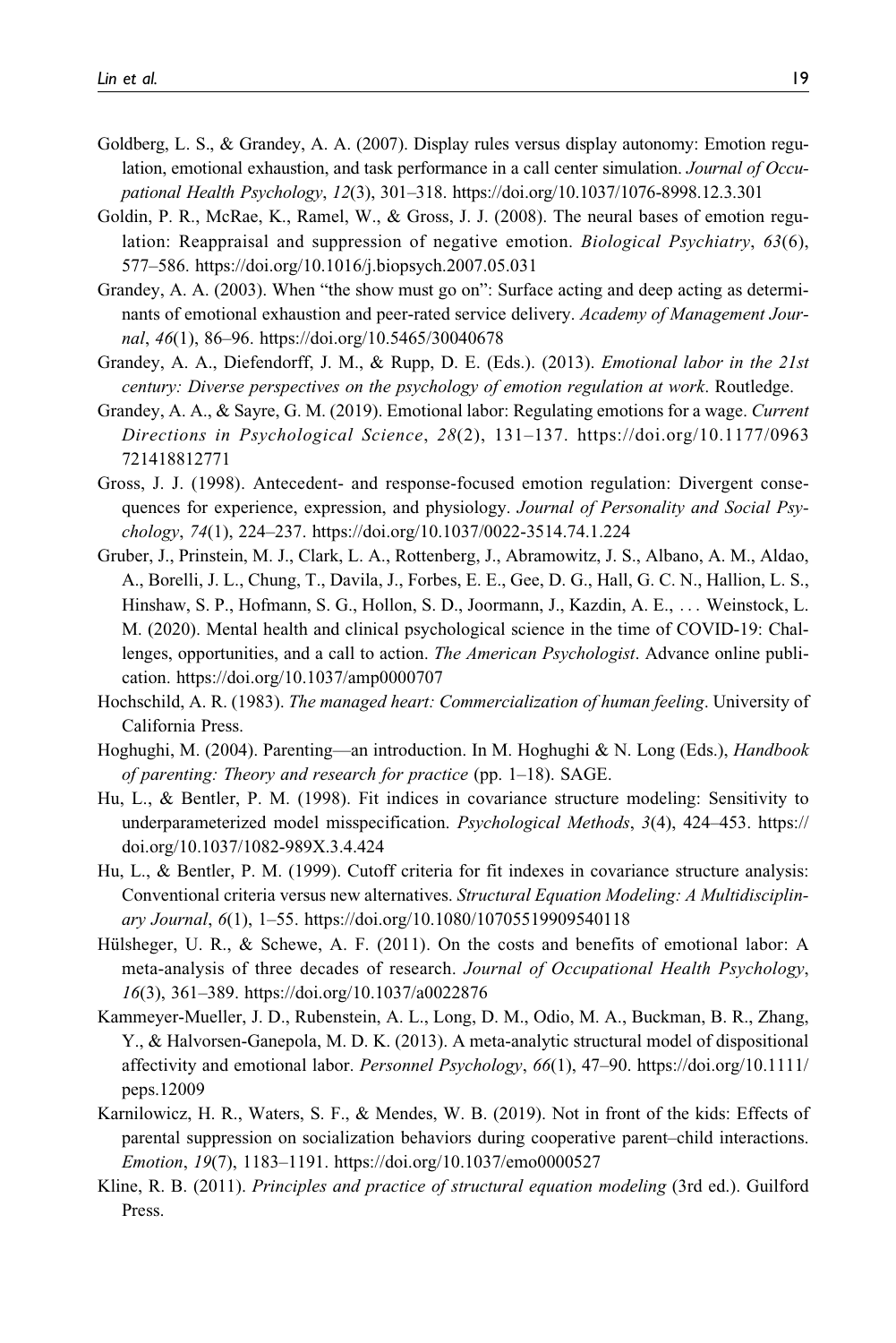- Le, B. M., & Impett, E. A. (2016). The costs of suppressing negative emotions and amplifying positive emotions during parental caregiving. Personality and Social Psychology Bulletin, 42(3), 323–336.<https://doi.org/10.1177/0146167216629122>
- Le, B. M., & Impett, E. A. (2019). Parenting goal pursuit is linked to emotional well-being, relationship quality, and responsiveness. Journal of Social and Personal Relationships, 36(3), 879–904.<https://doi.org/10.1177/0265407517747417>
- Le, B. M., Sakaluk, J. K., Day, L. C., & Impett, E. A. (2019). How gender, age, and socioeconomic status predict parenting goal pursuit. Journal of Social and Personal Relationships, 36(10), 3313–3338.<https://doi.org/10.1177/0265407518818375>
- Lee, E., Bristow, J., Faircloth, C., & Macvarish, J. (2014). Parenting culture studies. Springer.
- Liu, X.-Y., Kwan, H. K., Wu, L.-Z., & Zheng, X.-M. (2018). Emotional labor and family quality: The role of work-family positive spillover. The International Journal of Human Resource Management, 29(6), 1113–1138.<https://doi.org/10.1080/09585192.2016.1180313>
- Manassis, K., Bradley, S., Goldberg, S., Hood, J., & Swinson, R. P. (1994). Attachment in mothers with anxiety disorders and their children. Journal of the American Academy of Child & Adolescent Psychiatry, 33(8), 1106–1113. [https://doi.org/10.1097/00004583-199410000-](https://doi.org/10.1097/00004583-199410000-00006) [00006](https://doi.org/10.1097/00004583-199410000-00006)
- Maslach, C., Schaufeli, W. B., & Leiter, M. P. (2001). Job burnout. Annual Review of Psychology, 52(1), 397–422.<https://doi.org/10.1146/annurev.psych.52.1.397>
- McRae, K. (2016). Cognitive emotion regulation: A review of theory and scientific findings. Current Opinion in Behavioral Sciences, 10, 119–124. [https://doi.org/10.1016/j.cobeha.2016.](https://doi.org/10.1016/j.cobeha.2016.06.004) [06.004](https://doi.org/10.1016/j.cobeha.2016.06.004)
- Meeussen, L., & Van Laar, C. (2018). Feeling pressure to be a perfect mother relates to parental burnout and career ambitions. *Frontiers in Psychology*, 9, 2113–2113. [https://doi.org/10.3389/](https://doi.org/10.3389/fpsyg.2018.02113) [fpsyg.2018.02113](https://doi.org/10.3389/fpsyg.2018.02113)
- Mikolajczak, M., Brianda, M. E., Avalosse, H., & Roskam, I. (2018). Consequences of parental burnout: Its specific effect on child neglect and violence. Child Abuse & Neglect, 80, 134–145. <https://doi.org/10.1016/j.chiabu.2018.03.025>
- Mikolajczak, M., Gross, J. J., & Roskam, I. (2019). Parental burnout: What is it and why does it matter? Clinical Psychological Science, 7(6), 1319–1329.
- Mikolajczak, M., Menil, C., & Luminet, O. (2007). Explaining the protective effect of trait emotional intelligence regarding occupational stress: Exploration of emotional labour processes. Journal of Research in Personality, 41(5), 1107–1117. [https://doi.org/10.1016/j.jrp.](https://doi.org/10.1016/j.jrp.2007.01.003) [2007.01.003](https://doi.org/10.1016/j.jrp.2007.01.003)
- Mikolajczak, M., & Roskam, I. (2018). A theoretical and clinical framework for parental burnout: The balance between risks and resources (BR(2)). Frontiers in Psychology, 9, 886-886. PubMed (29946278).<https://doi.org/10.3389/fpsyg.2018.00886>
- Mikolajczak, M., Tran, V., Brotheridge, C. M., & Gross, J. J. (2009). Chapter 11 using an emotion regulation framework to predict the outcomes of emotional labor. In E. J. H. Charmine, M. A. Neal, & J. Z. Wilfred (Eds.), *Emotions in groups, organizations and cultures* (pp. 245–273). Emerald Group Publishing Limited. [https://doi.org/10.1108/S1746-9791\(2009\)0000005013](https://doi.org/10.1108/S1746-9791(2009)0000005013)
- National Center on Birth Defects and Developmental Disabilities (NCBDD). (2020). Positive parenting tips. National Center on Birth Defects and Developmental Disabilities (NCBDD), Centers for Disease Control and Prevention (CDC). [https://www.cdc.gov/ncbddd/childdevelop](https://www.cdc.gov/ncbddd/childdevelopment/positiveparenting/index.html) [ment/positiveparenting/index.html](https://www.cdc.gov/ncbddd/childdevelopment/positiveparenting/index.html)